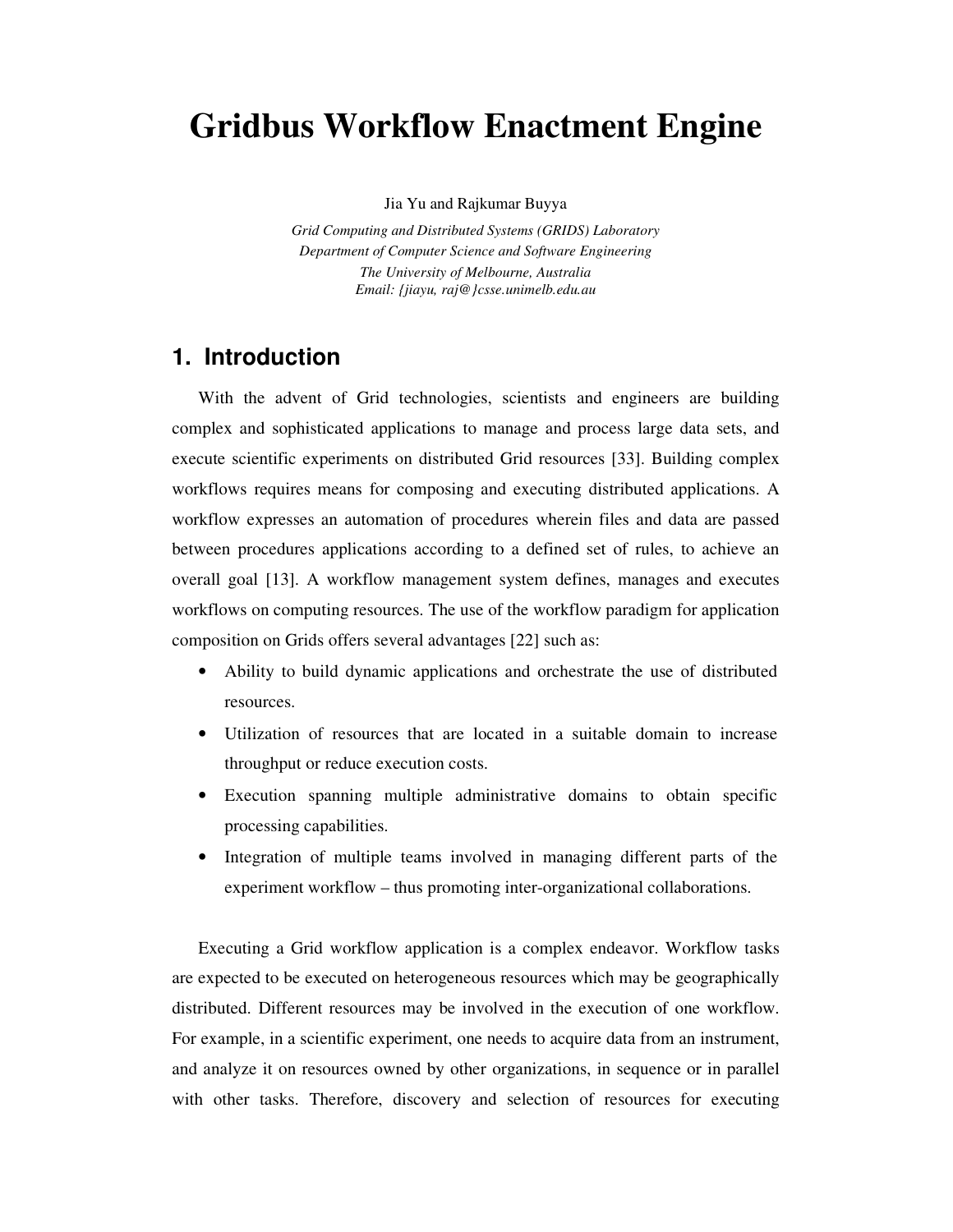workflow tasks could be quite complicated. In addition, a large number of tasks may be required to be executed and monitored in parallel and the location of intermediate data may be known only at run-time.

This chapter presents a workflow enactment engine developed as part of the Gridbus Project at the University of Melbourne, Australia [4]. It utilizes tuple spaces to provide an event-driven mechanism for workflow execution entities. The benefits of this design include the ease of deployment for various strategies of resource selection and allocation, and supporting complex control and data dependencies of tasks with scientific workflows.

### **2. Architecture**

The primary components of the Workflow Enactment Engine (WFEE) [31] and their relationship with other services in the Grid infrastructure are shown in Figure 1. Workflow applications, such as scientific application portals, submit task definitions along with their dependencies, expressed in a workflow language, as well as associated QoS requirements to WFEE. WFEE schedules tasks through Grid middleware on the Grid resources.



Figure 1: Architecture of WFEE.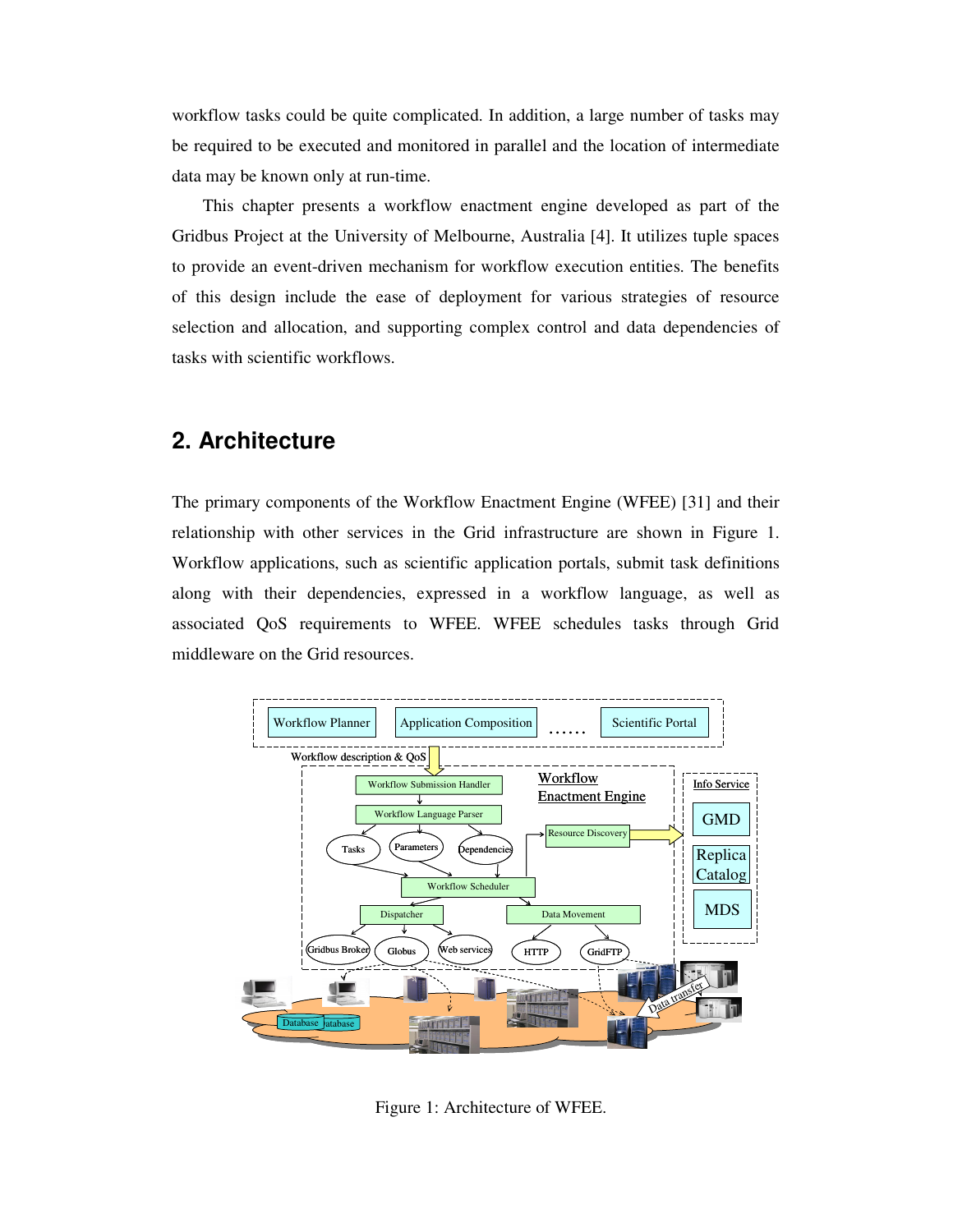The key components of WFEE are: workflow submission, workflow language parser, resource discovery, dispatcher, data movement and workflow scheduler.

- Workflow submission accepts workflow enactment requests from planner level applications.
- Workflow language parser converts workflow description from XML format into Java objects, *Task*, *Parameter* and *DataConstraint* (workflow dependency) which can be accessed by workflow scheduler.
- Resource discovery is carried out by querying Grid information services such as Globus MDS [12], directory service and replica catalogs, to locate suitable resources for the tasks.
- Dispatcher is used to access middleware. Resources may be Grid-enabled by different middleware such as Globus [12] or Web services [3]. WFEE had been designed to support different middleware by creating dispatchers for each middleware to support interaction with resources.
- Data movement system enables data transfer between Grid nodes by using HTTP and GridFTP [2] protocols.
- Workflow executor is the central component in WFEE. It interacts with *resource discovery* to find suitable Grid resources at run time; it locates a task on resources by using the dispatcher component; it controls input data transfer between task execution nodes through *data movement*.

## **3 Workflow Execution Management**

The workflow execution is managed using a decentralized architecture. Instead of a central scheduler for handling whole workflow execution, a task manager is created for handling the processing of a task or a group of tasks, including resource discovery and allocation, task dispatcher and failure processing. Different scheduling strategies can be deployed in different Task Managers (TMs) for resource selection, QoS negotiation and data transmission optimization. The lifetimes of TMs, as well as the whole workflow execution, are controlled by a Workflow Coordinator (WCO).

As shown in Figure 2, dedicated TMs are created by WCO for each task group. Each TM has its own monitor which is responsible for monitoring the health of the task execution on the remote node. Every TM maintains a resource group which is a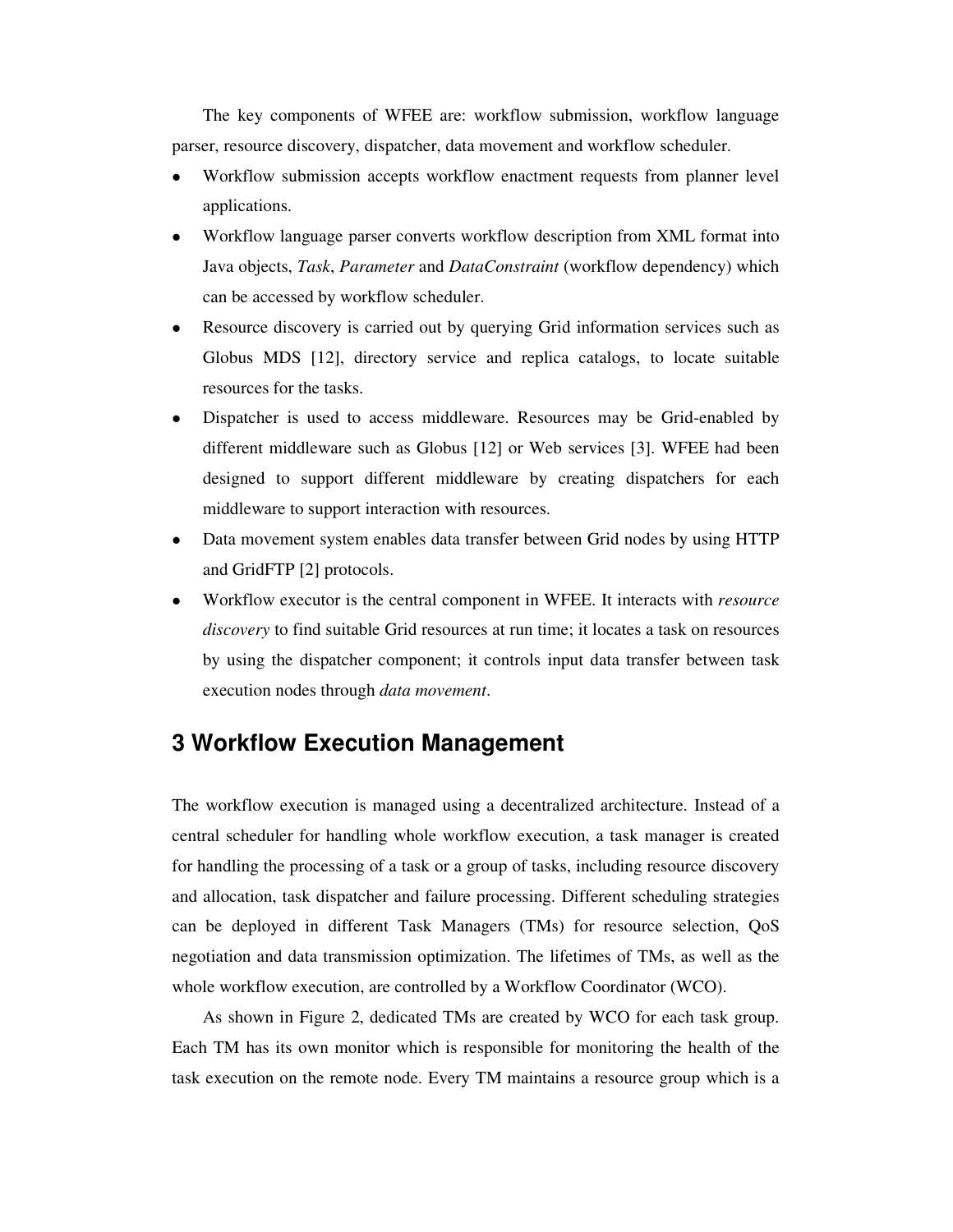set of resources that provides services required for the execution of an assigned task. TMs and WCO communicate through an Event Service Server (ESS).



Figure 2: Execution management.

#### **3.1 Communication Approach**

A communication approach is needed for task managers. On one hand, every task manager is an independent thread of execution and they can be run in parallel. On the other hand, the behavior of each task manager may depend on the processing status of other task managers according to the task dependencies. For example, a task manager should not execute the task on a remote node if the input generated by its parent tasks is not available for any reason.

In addition, in a workflow, a task may have more than one input that comes from different tasks. Furthermore, the output of these tasks may also be required by other task managers as well. Hence the communication model between the task managers is not just one-to-one or one-to-many, but it could be many-to-many depending on task dependencies of the workflow.

Given this motivation, an event-driven mechanism with subscription-notification model has been developed to control and manage execution activities. In the system, the behaviors of task managers and workflow coordinator are driven by events. A task manager is not required to handle communication with others and only generates events according to a task's processing status. At the same time, the task managers take actions only depending on the events occurred without concern for details of other task managers. The benefit of this event-driven mechanism is that it provides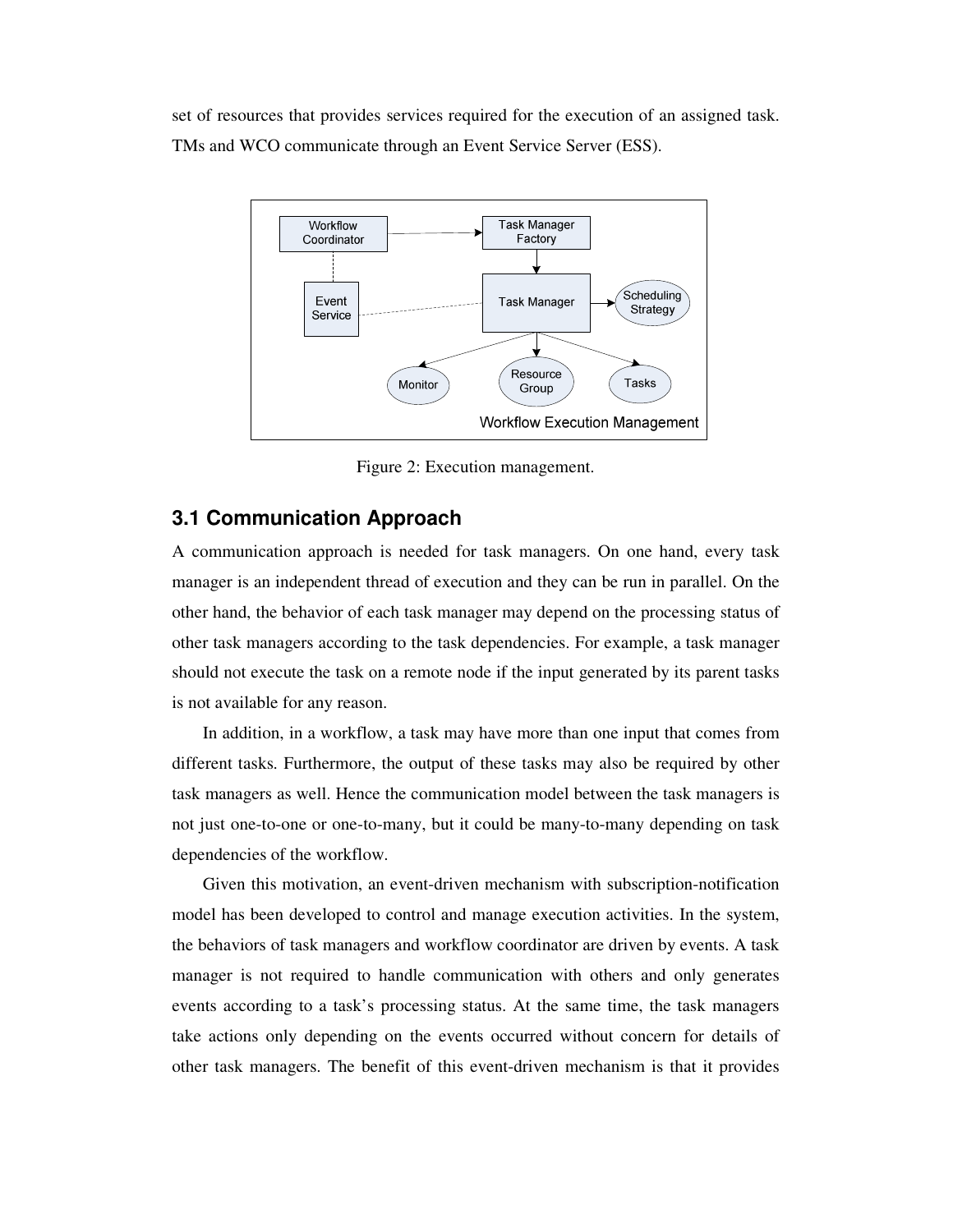loosely-coupled control; hence the design and development of the system is very flexible and additional components can be easily plugged in.

.



Figure 3: Event-driven mechanism.

The event notification is based on subscription-notification model. WCO and TMs just subscribe to events of interest after activation, and then are informed immediately when a subscribed event occurs. There are three basic types of events, *status events*, *output events* and *control events*. Status events are sent by the TMs to provide information on the status of task execution. Output events are sent by TMs to announce the task output is ready along with the location of its storage. Control events are used to send control messages, such as to *pause* and *resume* the execution, to task managers

As illustrated in Figure 3, TMs inform each other and communicate with the WCO through the ESS. For example, TMs put their task execution status (e.g. executing, done, failure) into the ESS, which notifies the WCO. If the output of a task is required by its child tasks, the task managers of the child tasks can subscribe to output events of the task. Once the task generates the required output, an output event is sent to the ESS, which notifies immediately, the child TMs that have subscripted to the output event. A user can control and monitor the workflow execution by subscribing to status events and sending control evens through a visual user interface.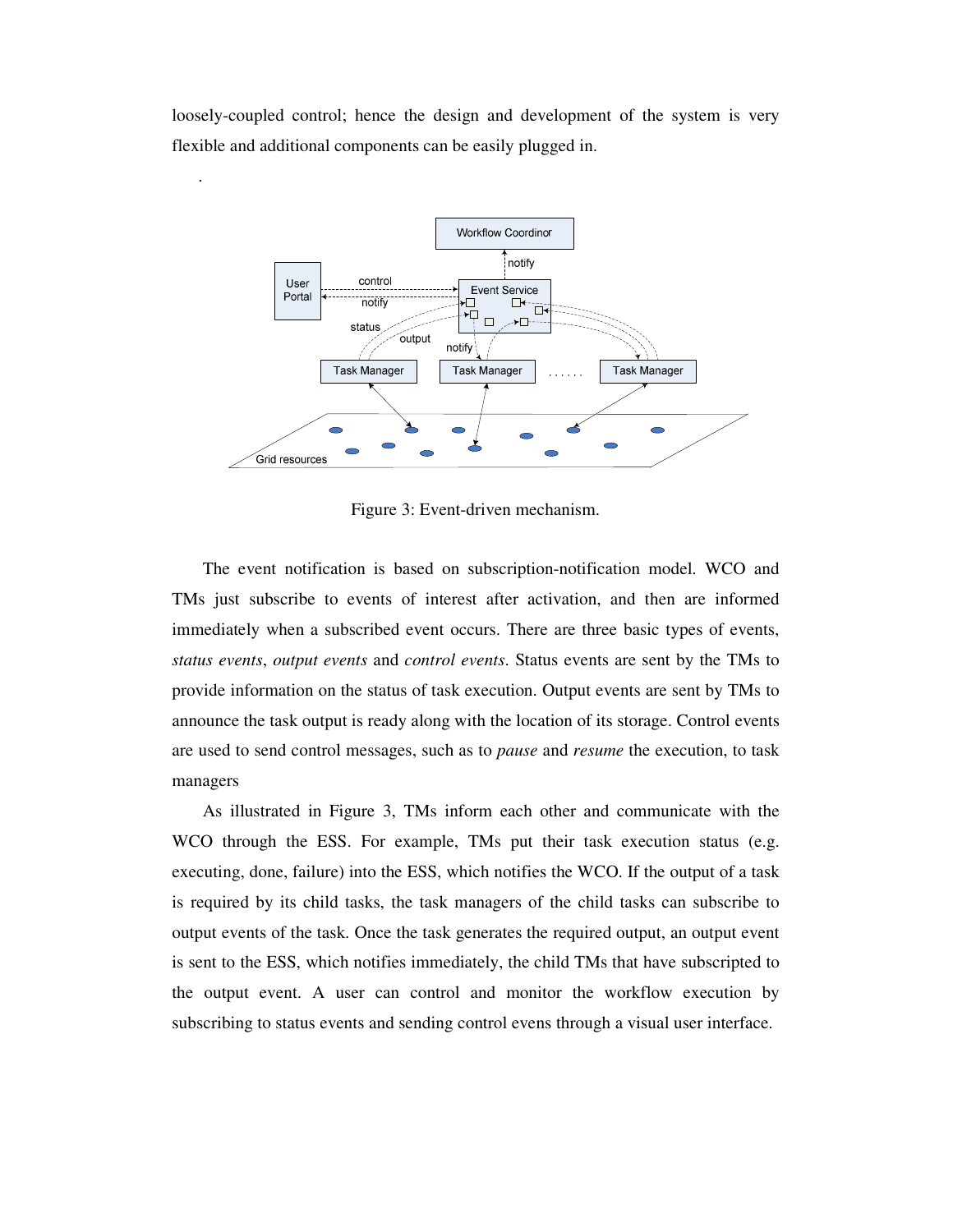#### **3.2 State Transition**

The state transition of WCO is illustrated in Figure 4. WCO registers with the ESS and start TMs of first level tasks, and then monitors activated TMs. Upon receiving execution status from a TM, WCO starts the TMs of its child tasks. If the WCO receives a status *done* event, it checks whether other TMs are still running. If so, WCO goes back to *monitoring*, otherwise it exits. If WCO receives a failed event from a TM, it proceeds to *failure processing*, and then ends.

The state transition of TMs is illustrated in Figure 5. The TM registers events, such as output events, status events, generated by its parent tasks and waits for the events to occur; when an event occurs, the TM goes to the *event processing* state. If all input data is available, it starts a new thread to process execution for a job; otherwise, the TM goes back to *wait* state. A job is a unit of work that a TM sends to a Grid node and one task may create more than one jobs. The job execution is started from *resource matching*, in which a suitable resource is selected from the resource group created by querying a directory service (see Section 4). If a suitable resource is available, the TM submits a job to the resource and then monitors the status of job execution on the remote resource. If the execution has failed, the TM goes back to *resource matching* and selects an alternative resource and then submits the job to it. If all parent tasks and execution jobs are completed, the TM ends.



Figure 4: State transition of WCO.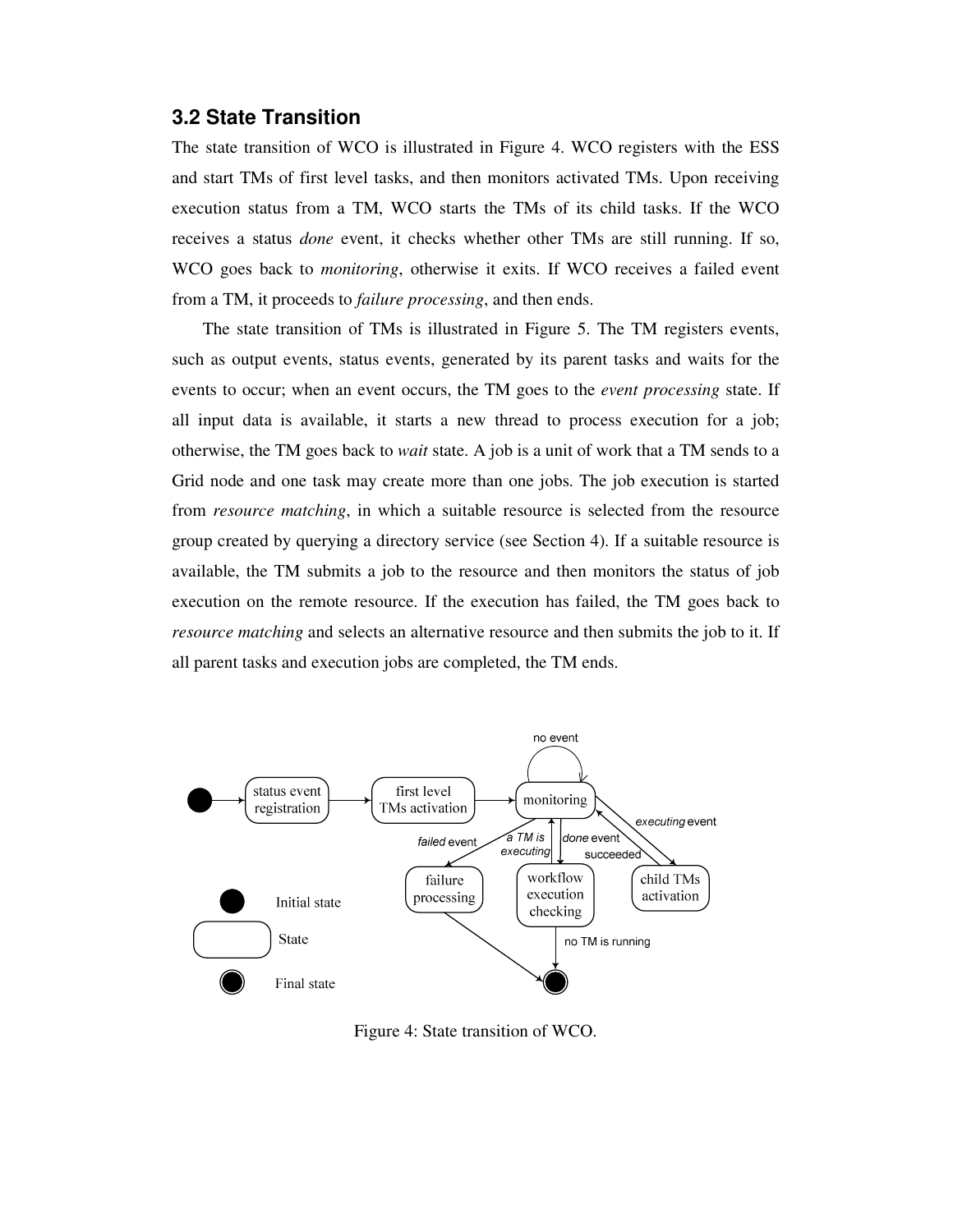

Figure 5: State transition of TM.

## **3.3 Interaction**

The interactions between the WCO, TMs, ESS and remote resources are illustrated in Figure 6. First, the WCO needs to register to the ESS and subscribe to task status events. Then, the WCO activates task managers of first level tasks of which, in this example, there is only one TM1. After TM1 finishes the preprocessing for the task execution, it sends a message to ESS saying "*I am executing the task*". ESS informs the WCO and WCO activates TMs of the child tasks of TM1, namely TM2 and TM3, in this example.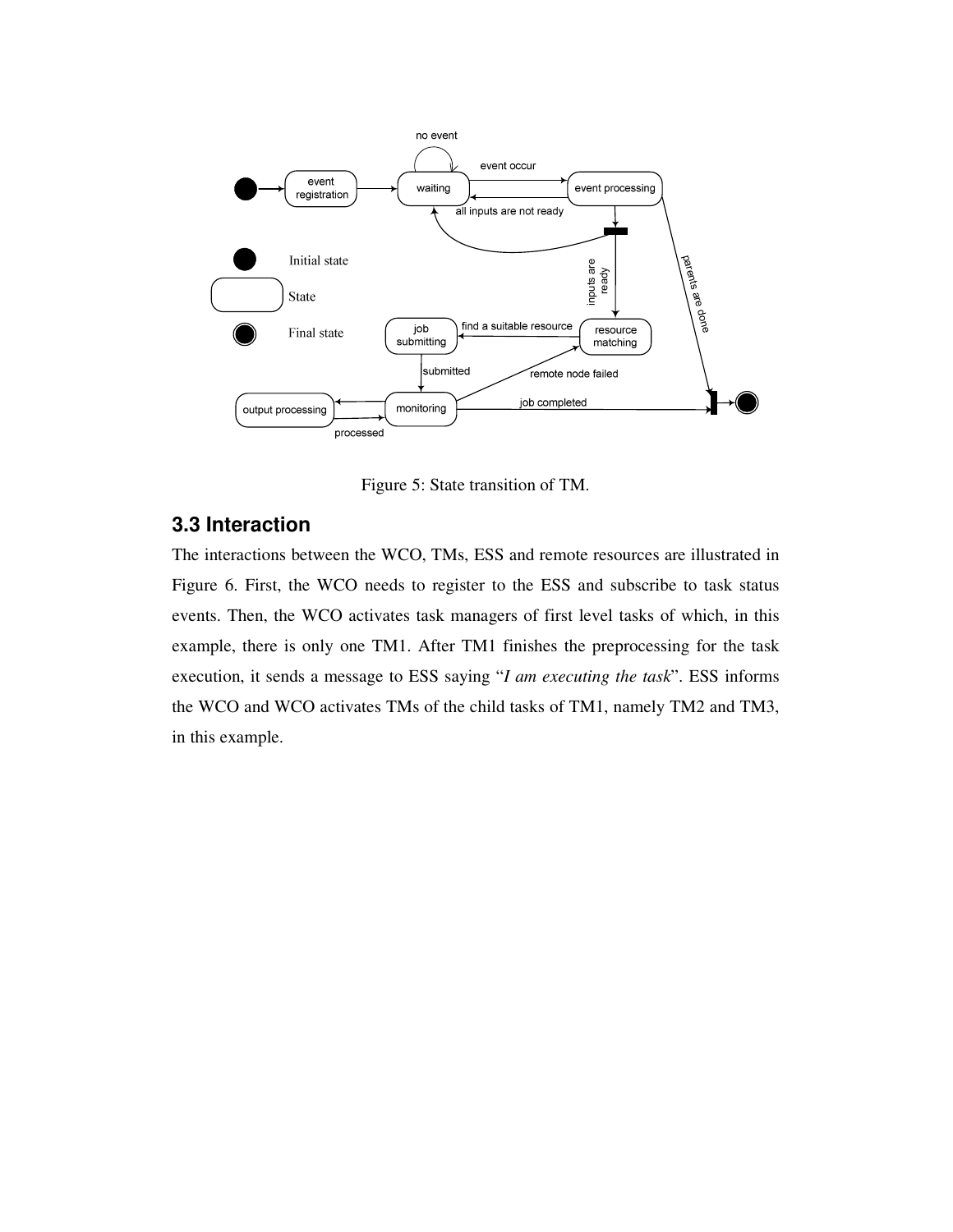

Figure 6: Interaction sequence diagram the WCO, TMs and ESS.

The inputs of the task managed by TM2 and TM3 rely on the output of the task of TM1, so TM2 and TM3 register to ESS and listen to its output events. Once TM1 identifies a suitable resource, it submits task to that resource. As soon as TM1 knows the output of the task, it informs TM2 and TM3 through ESS, saying *"my output of port No. x is ready and its location is xxxx"*. If all input data for TM2 and TM3 are ready, TM2 and TM3 reports execution status to ESS, and then proceeds to initialize the execution of their tasks. After WCO receives the notification of the execution of the tasks in TM2 and TM3, WCO will activate their child task managers, so that they can prepare for task execution. This process will be continued until the end of workflow execution.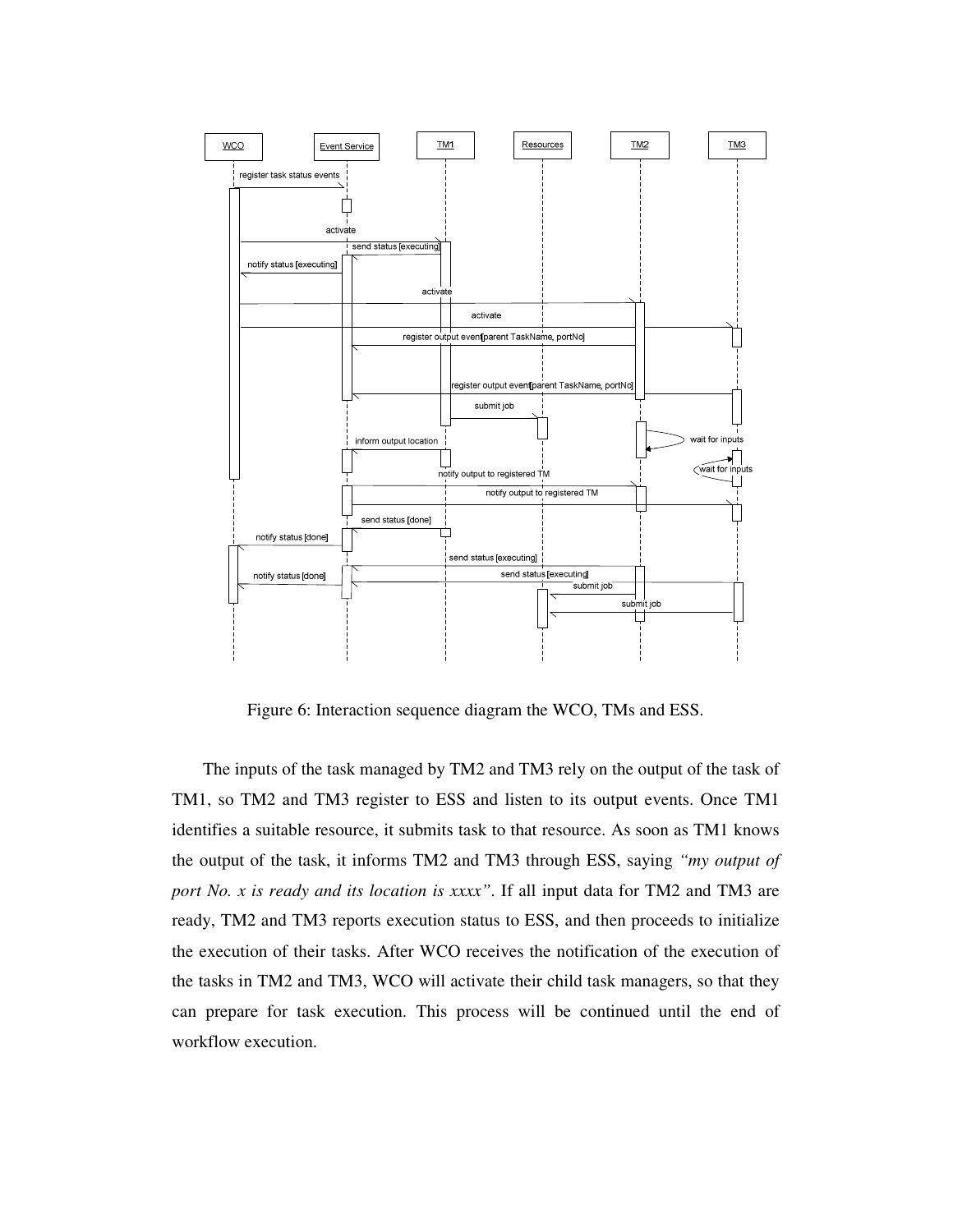### **4. Service Discovery**

In a Grid environment, many services having same functionality and user interaction, can be provided by different organizations. In addition, a service may be replicated and deployed in many locations. From the user's point of view, it is better to use a service that offers a higher performance at a lower price. Therefore, a method is required to allow users to find replicated services easily.

A directory service, called *Grid Market Directory* (GMD) [33], has been developed to support service publication and discovery in a market-oriented Grid environment. GMD is an infrastructure that allows (a) the creation of one or more registries for service providers; (b) the service providers to register their resources/application services that they wish to provide; (c) users such as workflow engine to discover resources/services and their attributes (e.g., access price, location and usage constraints) that meet their QoS requirements.

Figure 7 illustrates service publishing and discovery in a Grid environment through GMD. Service providers' first register with the GMD and publish their static information such as location, service capability and access methods. A Grid user such as the workflow engine can query GMD to find a suitable service. After that, the user can also query and subscribe to the service provider directly to obtain more dynamic information such as service execution status.



Figure 7: Service discovery using GMD.

A provider can provide their specialist applications for others to access remotely. Figure 8 shows an application service schema. An application service provider may also provide hosted machine information such as the host name and host public key for remote secure access. Service providers also need to indicate middleware through which Grid users can access the service.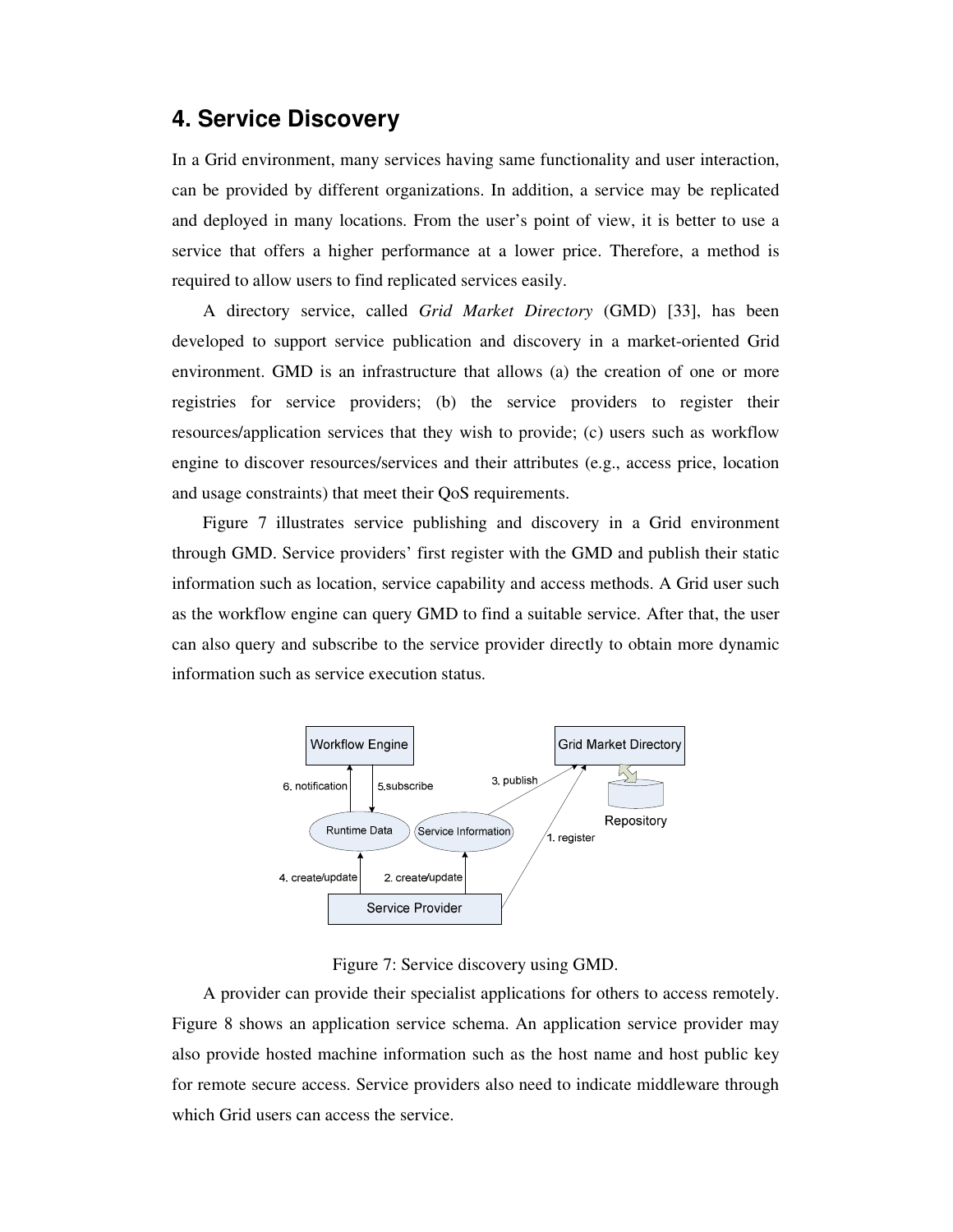

Figure 8: Grid application service schema.

*Grid Application Model* (GAM) is developed for application identification. GAM is a set of specifications and APIs for a Grid application. The GAM can be published by service providers within the GMD, and the users can search GMD for services conforming to a particular GAM. The applications with the same GAM name provide the same function and API. In the case of the workflow system, if users do not specify a particular service for a task in the workflow description, the scheduler uses the GAM name associated with the executable of the task to query the GMD. The GMD will return a list of services. These services are all able to execute the task.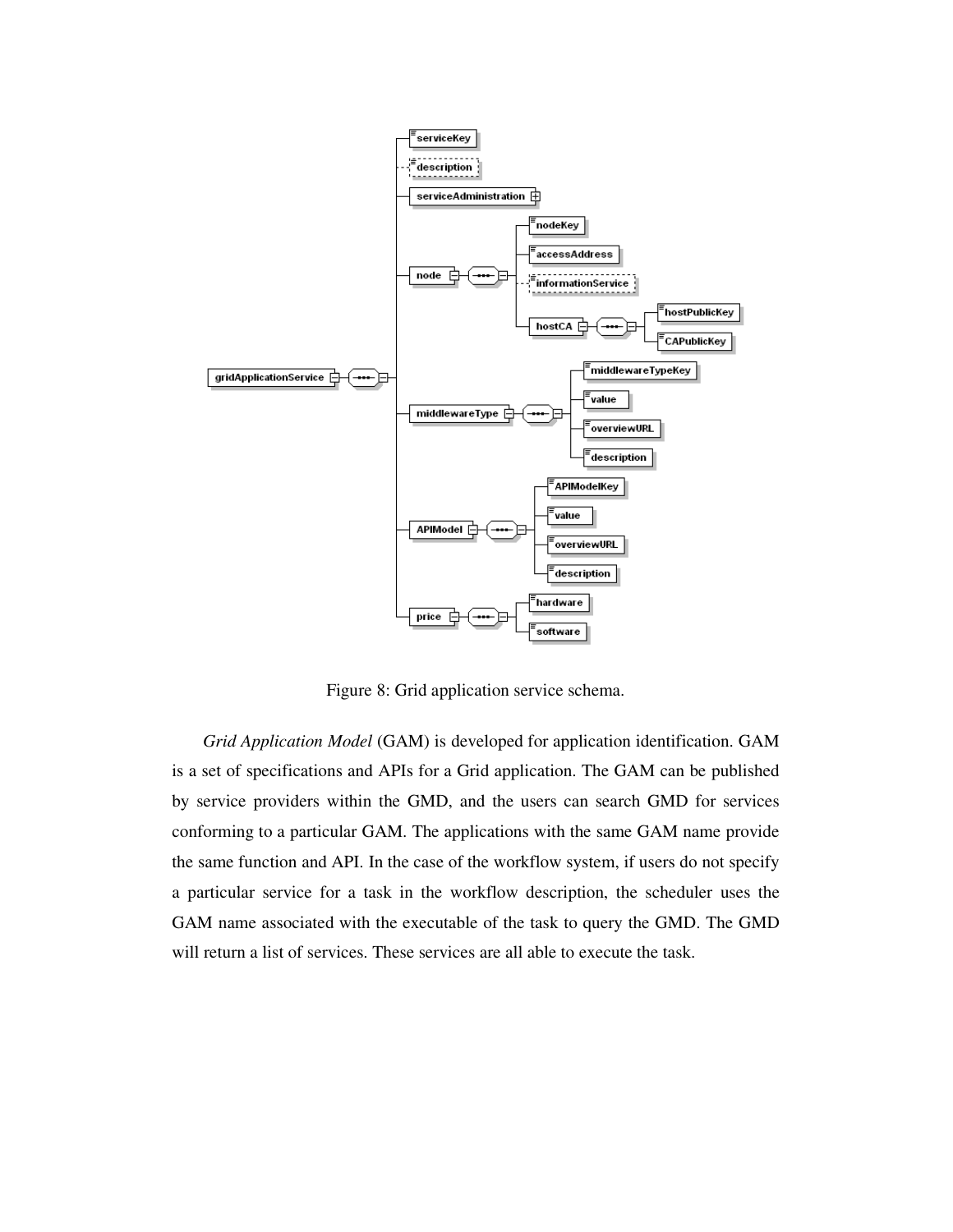## **5. Workflow Language**

In order to allow users to describe tasks and their dependencies, a XML-based workflow language (xWFL) has been defined. The workflow language provides the means to build new applications by linking standalone applications.



Figure 9: Structure of workflow language.

Figure 9 shows the basic structure of the workflow language. It consists of two parts: task definitions defined in <*tasks*>, data dependencies defined in <*links*> and QoS constraints defined in <*QoSconstraints*>.

#### **5.1 Tasks**

The element <*tasks*> is a set of definitions of tasks that are to be executed. Figure 10 shows the schema of task definition. A task can be a single task or a parameter sweep task. A parameter sweep task is able to process a set of parameters. The parameters are defined in <*paras*>. The detailed design of parameter tasks is introduced in Section 6. The element <*executable*> is used to define the information about the application, input and output data of the task. The workflow language supports both abstract and concrete workflows. The user or higher workflow planner can either specify the location of a particular service providing a required application in <*service*> or leave it to the engine to identify their providers dynamically at run-time. The middleware of the application is identified through a service information file by the GMD when dispatching tasks.

In the example that follows, task A executes dock.exe program on host *bellegrid.com* in the directory */services* and the executable *dock* has two input I/O ports: port 0 (a file) and port 1 (a parameter value). The example shows task *A* only has one output.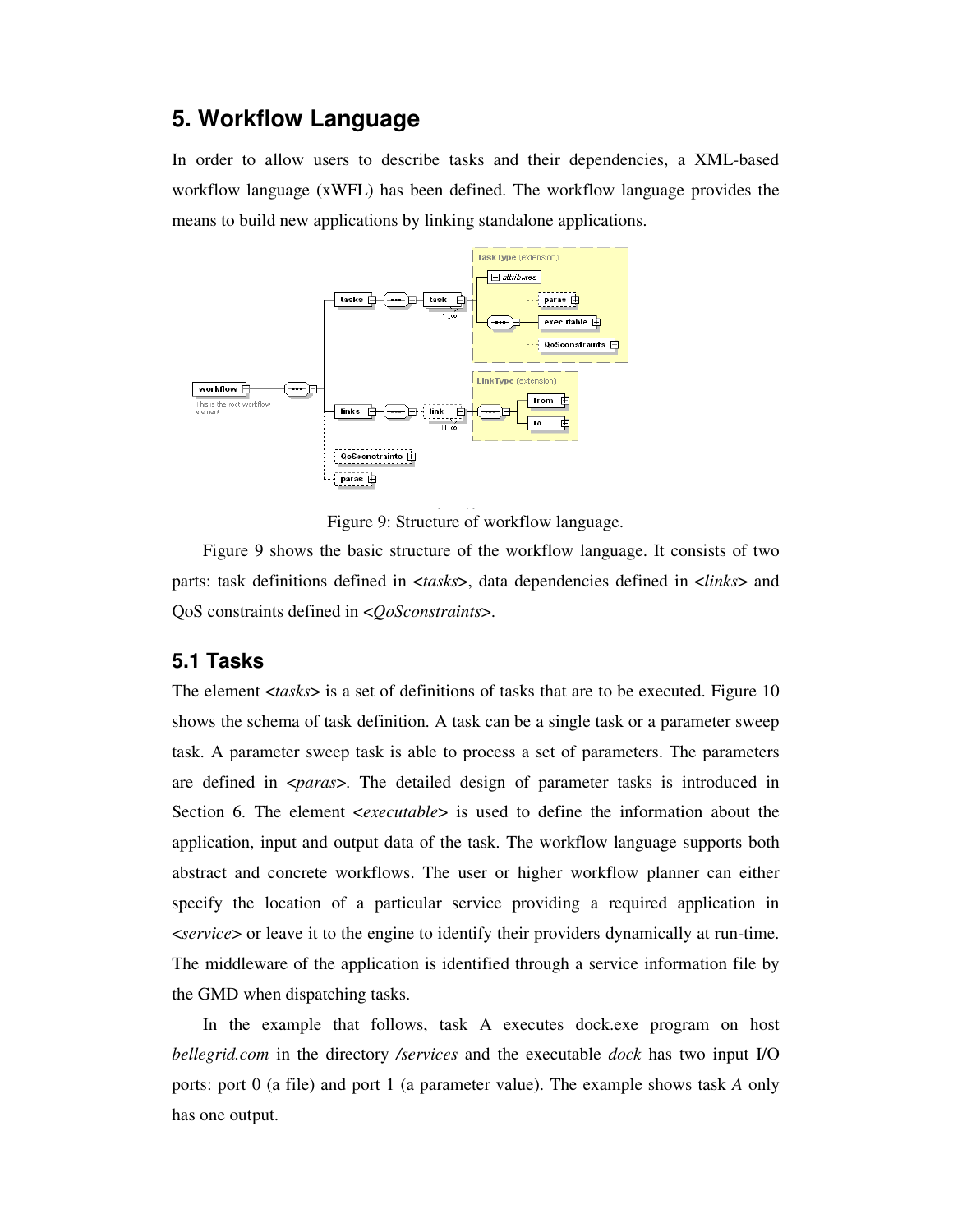```
<task name= "A"> 
 <executable> 
   <name>dock</name> 
   <service> 
       <hostname="bellegrid.com" /> 
       <accesspoint value="/services/dock.exe" /> 
   </service> 
     <input> 
       <port num=0 type="file" url=http://www.gridbus.org/dock.in 
       value="dock.in"/> 
 <port num=1 type="msg" value=1/> 
   </input> 
   <output> 
         <port num=2 type="file" value="dock.out"/> 
   </output> 
  </executable> 
</task>
```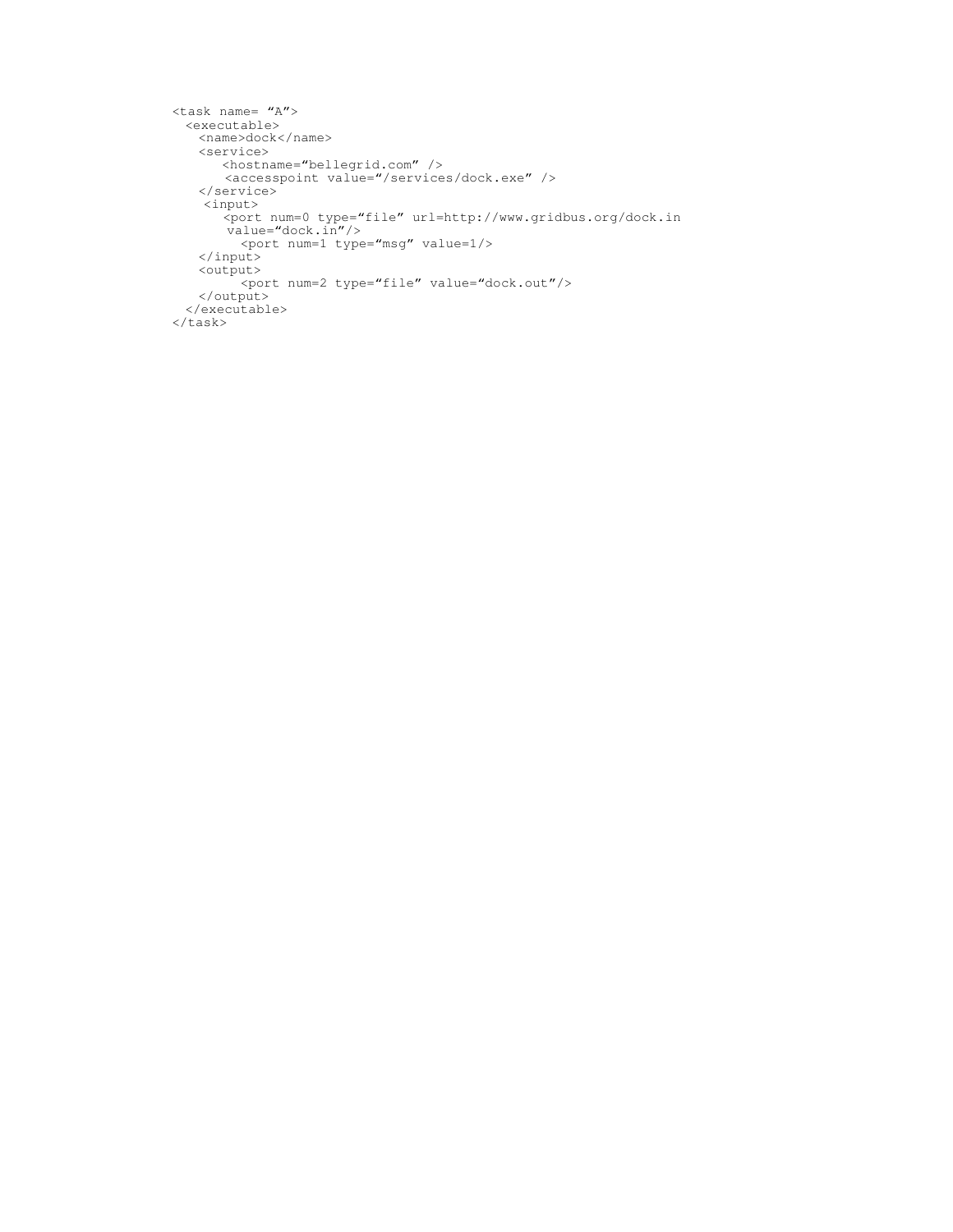

Figure 10: Schema of task definition.

### **5.2 Data Dependencies**

A data link is used to specify the data flow between two tasks. The schema of the data link is defined in Figure 9. Figure 11 shows the example of a data flow description. The inputs of task *B* and task *C* rely on the output of *A*. The output of *A* needs to be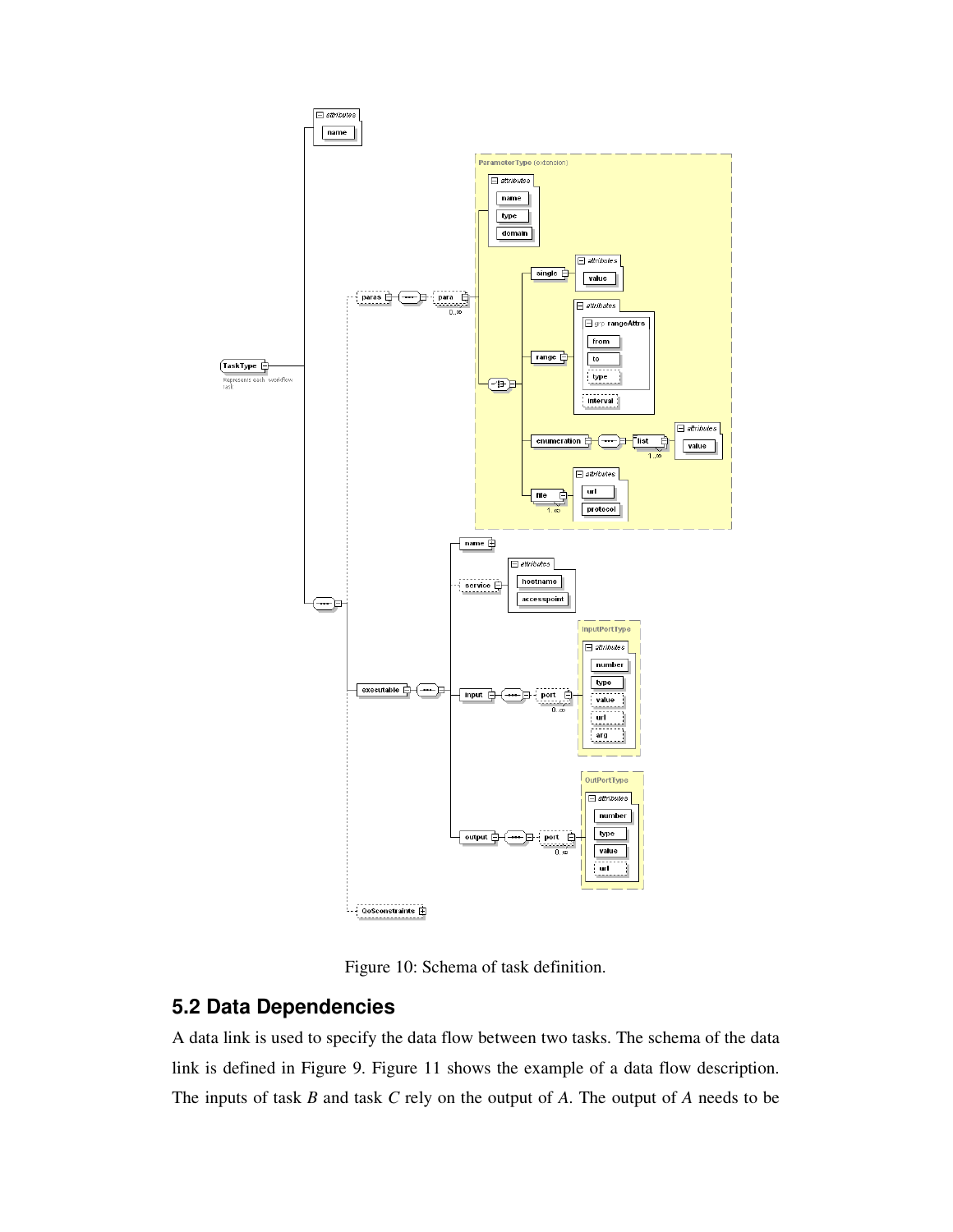transferred to the node on which tasks *B* and *C* are executed. Input could be a file, parameter value or data stream.



#### **6. Parameterization**

 $\tan \tan \frac{1}{2}$   $\tan \frac{1}{2}$   $\tan \frac{1}{2}$   $\tan \frac{1}{2}$ 

<from task="C" port=2 />  $\lt$ to task="D" port=1 />

 $\langle$ link> <link>

 $\langle$ link> </links> </workflow>

Supporting parameterization in the workflow language is very important for scientific applications. It enables scientists to perform experiments across a range of different parameters without being concerned about the detailed workflow description. A parameter defined in each task type is called a *local parameter* ; when it is defined for the entire workflow, it is called a *global parameter*. As shown in Figure 9, multiple parameters types such as single, range, file and enumeration are supported. An example for a single parameter type and a range parameter type is given in Figure 12.

```
<paras> <para type= "single"> 
             <name>X</name> 
             <value type=integer>10</value> 
      </para> 
     <para type= "range">
             <name>Y</name> 
     <min>1</min>
```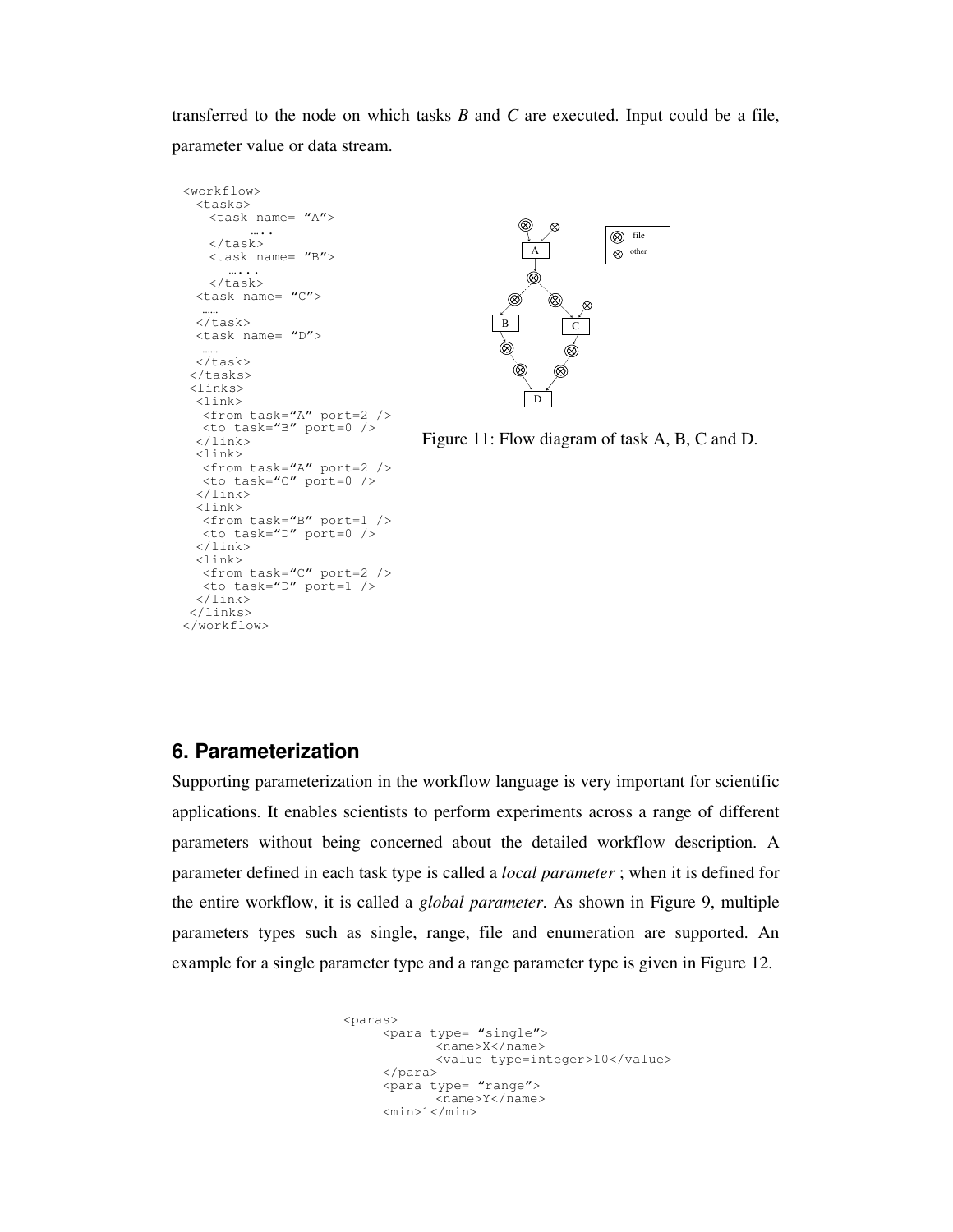



Figure.12: Single parameter and range parameter.

Figure 13: Illustration of workflow parameters.

Among these parameter types, range and enumeration types are used to define range or a list of parameter valued which the task is required to be executed. This type of task is called as a *parameter-sweep* task [1] and is structured as a set of multiple execution jobs, each of which is executed with a distinct set of parameters. Figure 13 illustrates parameter sweep tasks. Two inputs are required by task *A* and Task *B*; one is a local parameter and the other is a global parameter. The local parameter of *A* is a range type parameter while the local parameter of *B* is an enumeration type. At execution time, the global parameter value is combined with each local parameter value and generates 10 sub-jobs for task *A* and 3 sub-jobs for task *B*.

#### **7. I/O Models**

As shown in Figure 11, a task receives output data from its parent as its input through a data link. However, for some tasks, more than one output could be generated by one output port. For example, such a task could be a data collecting task that continues to read information from a sensor device and generate corresponding output data or a parameter-sweep task that generates multiple data based on various sets of parameters. These outputs can be produced at different times. Some successor tasks may not require to be processed until all these output data are generated. It can process the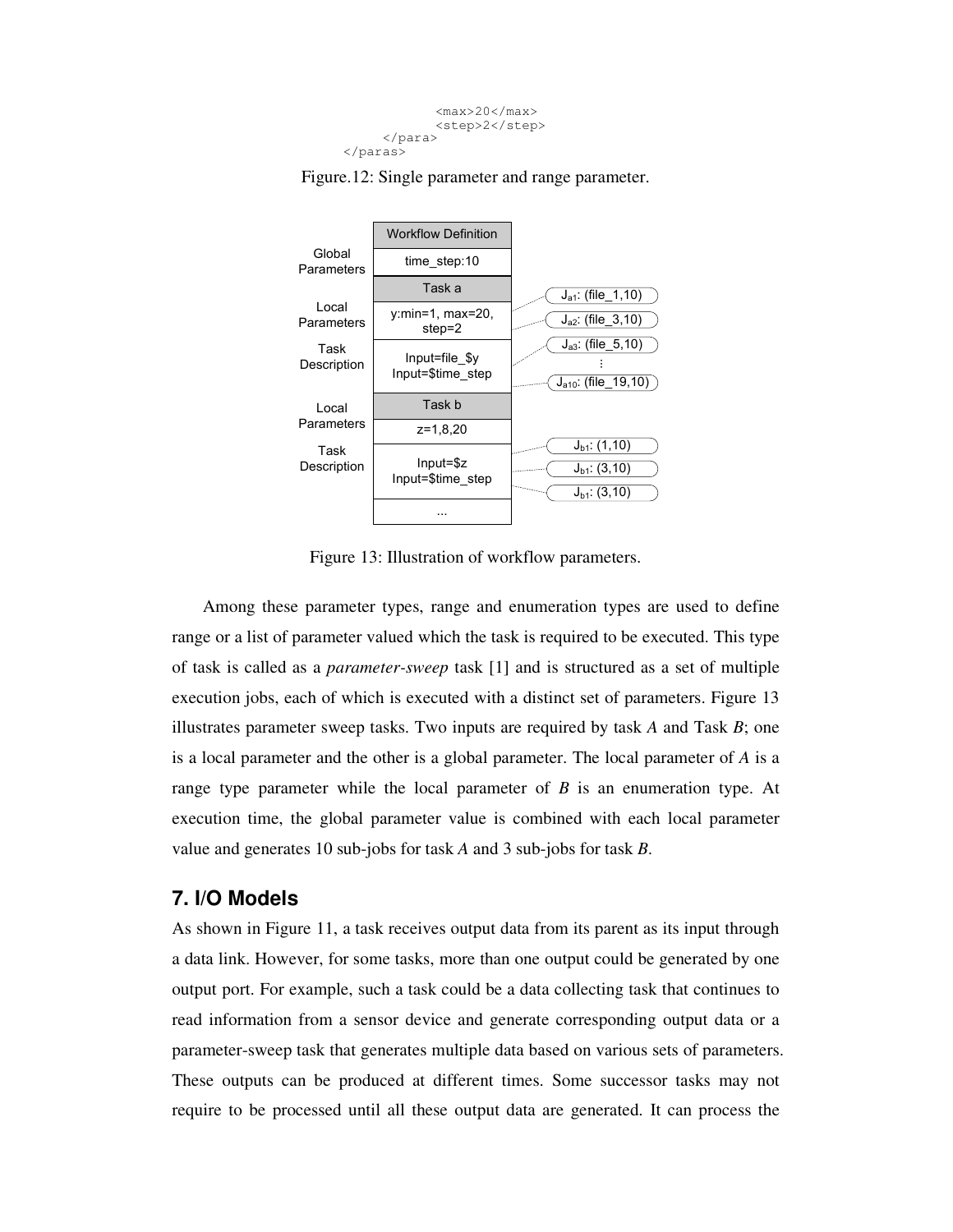output once it is available. However, ancestor tasks can process the output data generated from a single parent differently, depending on their requirements.

Three I/O models have been developed in the workflow system to provide datahandling capabilities. These models are: *many-to-many*, *many-to-one* and *synchronization*. In Figure 13, there are two tasks: task *A* and task *B*. They are connected by a data link. There are multiple sub-jobs in *A* and each job produces an output. For the many-to-many model, task *B* starts to process data and generates an output once there is an input available on the data link. As shown in Figure 14a, four outputs generated by four sub-jobs of *A* are processed individually by four sub-jobs of *B*. For the many-to-one model, task *B* starts to process data once there is an input available, however, the result is calculated based on the result generated by earlier sub-jobs. As shown in Figure 14b, sub-job *B1* processes the output generated by subjob *A1*. Once the output of *A2* is available, sub-job *B2* is created and processes the output of *A2* based on the output generated by *B1*. For the synchronization model, task *B* does not start processing until all the output is available on the data link. As shown in Figure 14c, there is only one sub-job in task *B* and it processes all outputs generated by sub-jobs of *A* at one time.



Figure 14: Input/output models.

## **8. Fault Handling**

Two fault handling mechanism are developed in the system, *retry submission* and *critical task replication*.

The retry submission mechanism reschedules a failed job onto a current available resource, and also records the number of failed jobs for each resource. Once the failed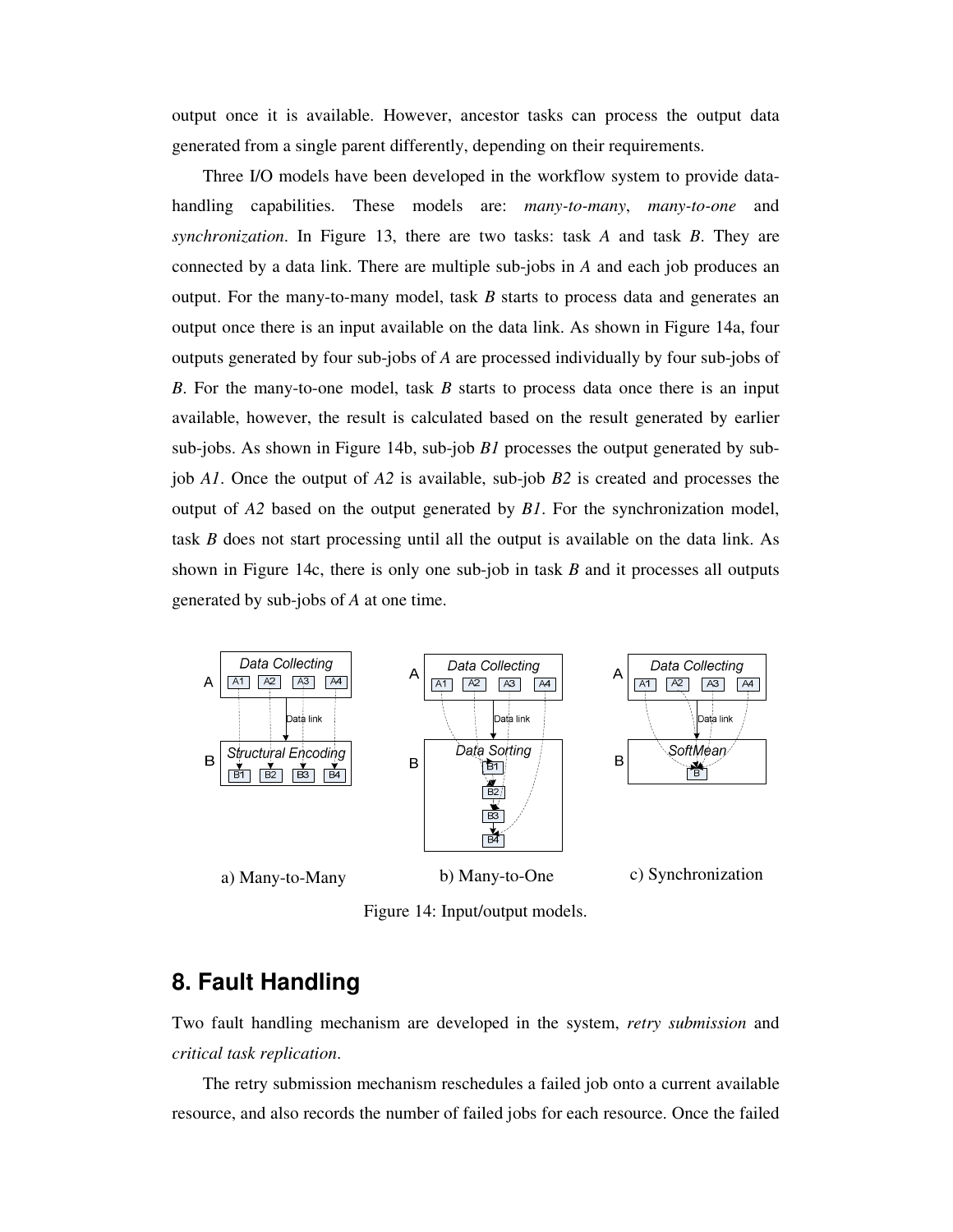job number exceeds a *warning threshold*, the scheduler decreases the number of jobs submitted to these resources. If the number of failed jobs exceeds a *critical threshold*, the scheduler terminates submission of jobs onto this resource.

The critical task replication mechanism replicates a task execution on more than one resource. The result produced earliest is then used for the rest of the workflow. This mechanism is designed to execute a long running task when there are multiple spare resources.

## **9. Implementation**

The WFEE has been implemented by leveraging the following key technologies: (1) IBM TSpaces [30] for supporting subscription-notification based event exchange; (2) Gridbus broker [28] for deploying and managing job execution on various middleware; (3) XML parsing tools including JDOM [14]. The detailed class diagram and event server implementation are presented as follows:

#### **9.1 Design Diagram**

The class design diagram of the WFEE is shown in Figure 15. *XMLParsingToModel* parses XML formatted workflow description into Java objects which are instances of class of *Task*, *Port*, *DataConstraint*. These objects are passed on to *WorkflowModel*. *WorkflowModelToDiGraph* converts *WorkflowModel* into a directed graph represented by class *DiGraph* which encompasses many *GraphNode* objects. An instance of *GraphNode* contains a workflow task and the references of *GraphNodes* of its parent and child tasks. *WorkflowCoordinator* creates and controls the instantiation of *TaskManager* according to the graph node dependencies. *Job* class represents a unit of work assigned to a Grid resource. Every job has a monitor implemented by *JobMonitor* to monitor job execution status on the remote node. In order to extend WFEE to support multiple Grid middleware, we abstract class *Resource* and *Dispatcher* which provides interfaces that interact with Grid resources.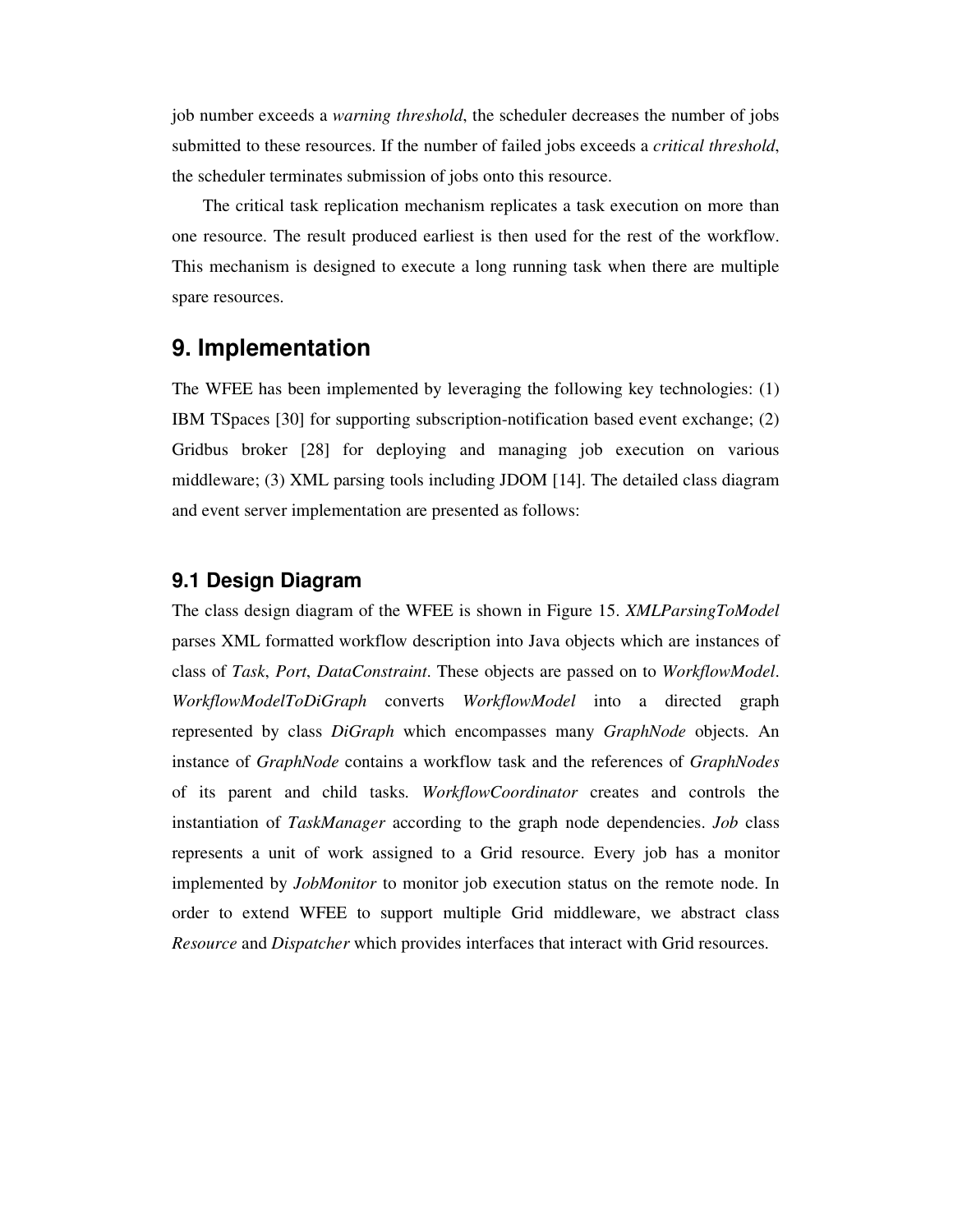

Figure 15: Class diagram of WFEE.

#### **9.2 Event Messages**

We have utilized tuple spaces to exchange events. The tuple space model is originated at Yale with the Linda system [6]. A tuple is simply a vector of typed values (Fields). A tuple space is a collection of tuples that can be shared by multiple parties by using operations such as read, write and delete. In our work, we have leveraged IBM's recent implementation of tuple spaces called TSpaces [30] to be the event server.

|  |  | Table 1: Format of events. |  |  |
|--|--|----------------------------|--|--|
|--|--|----------------------------|--|--|

| <b>Event name</b>        | <b>Field1</b> | <b>Field2</b> | <b>Field3</b> | <b>Tuple template for registration</b> |
|--------------------------|---------------|---------------|---------------|----------------------------------------|
| task status              | task No.      | "status"      | value         | new Tuple(new Field(String),           |
| event                    |               |               |               | status, new Field(String))             |
| output event             | task No.      | port No.      | value         | new Tuple(taskNo, portNo, new          |
|                          |               |               |               | Field(String))                         |
| job status event job No. |               | task No.      | value         | new Tuple(new Field(String),           |
|                          |               |               |               | taskNo, new Field(String))             |

There are three types of event tuples whose format is shown in Table 1, *task status event*, *output event* and *job status event*. Task status event is sent by TMs and WCO use it to control TMs activation. The first field is the ID of the task, the second field is string "status" to indicate the type of tuple for the registration purposes, and the third field gives the value of status.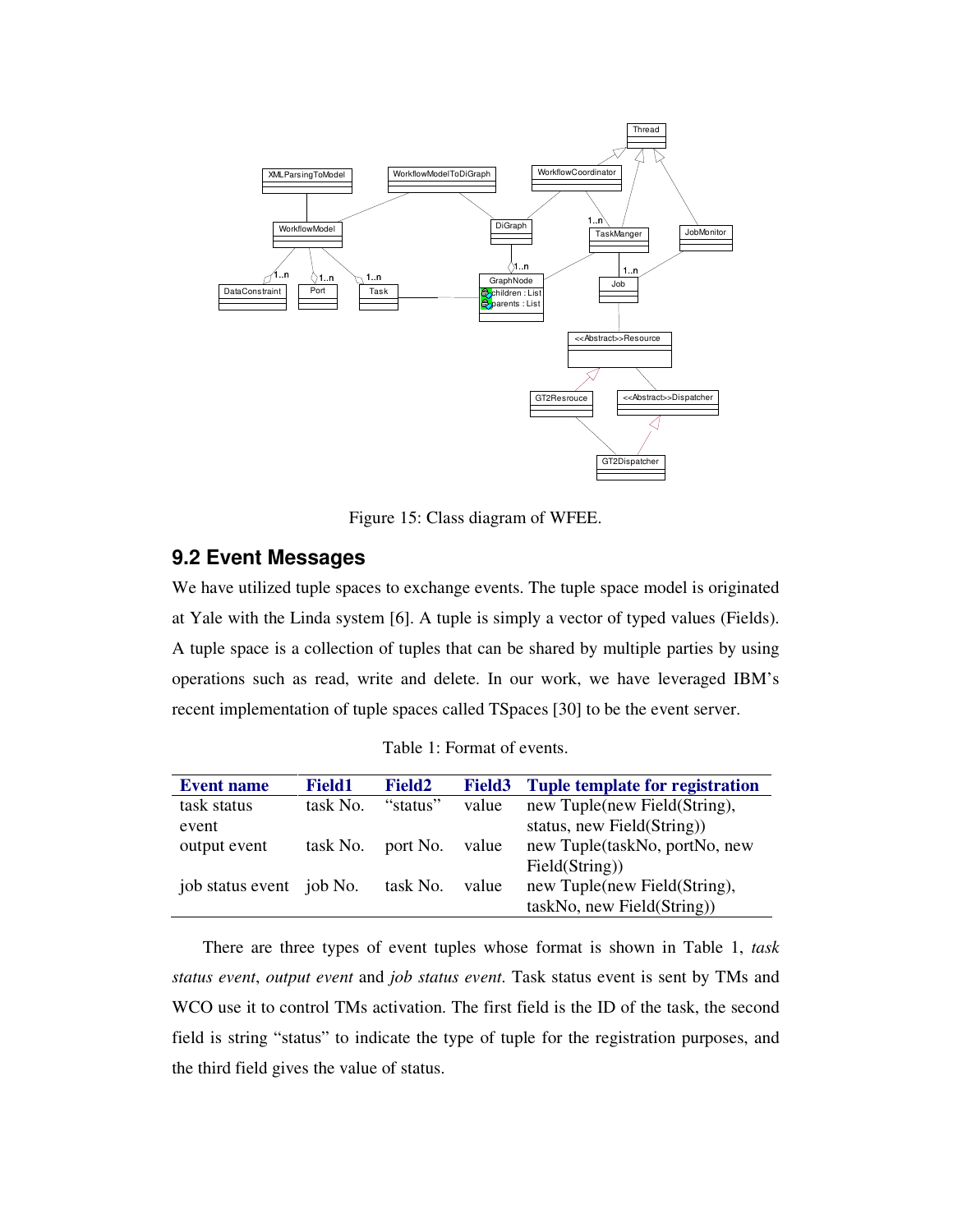Child TMs need output events sent by the parent TMs to be informed if their inputs are available. The events have three fields: the task ID is given in the first field, the second field is port numbers, and the third field is the location of output.

One task can have multiple jobs. Job status events are sent by the job monitor. Every job status event provides a job ID and its task ID with status value. TMs make decisions according to the job events. For example, when a job has failed, the TM can reschedule it on another resource in the resource group.

The tuple templates are used for subscribing to the corresponding event. For example, task status events can be received by a tuple template with the second field as a String called "status".

### **10 A Case Study in fMRI Data Analysis**

Magnetic Resonance Imaging (MRI) [18] uses radio waves and a strong magnetic field to provide detailed images of internal organs and tissues. Functional MRI (fMRI) [15] is a procedure that uses MRI to measure the signal changes in an active part of the brain. fMRI is becoming a major diagnostic method for learning how a normal, or a diseased brain is working. fMRI images obtained by scanning the brains of subjects as they perform cognitive tasks. A typical study of fMRI data consist of multiplestage processes that begin with pre-processing of raw data and conclude with a statistical analysis. Such analysis procedures often require upon hundreds or even thousands of images [35].

#### **10.1 Population-based Atlas Workflow**

 Population-based atlas [27] creation is one of the major fMRI research activities. These atlases combine anatomy imaging data from healthy and diseased populations. These describe how the brain varies with age, gender, and demographics. They can be used for identifying systematic effects on brain structure. For instance, they provide a comprehensive approach for studying a particular subgroup, with a specific disease, receiving different medications, or neuropsychiatric disorder. Population-based atlases contain anatomical models from many subjects. They store population templates and statistical maps to summarize features of the population. They also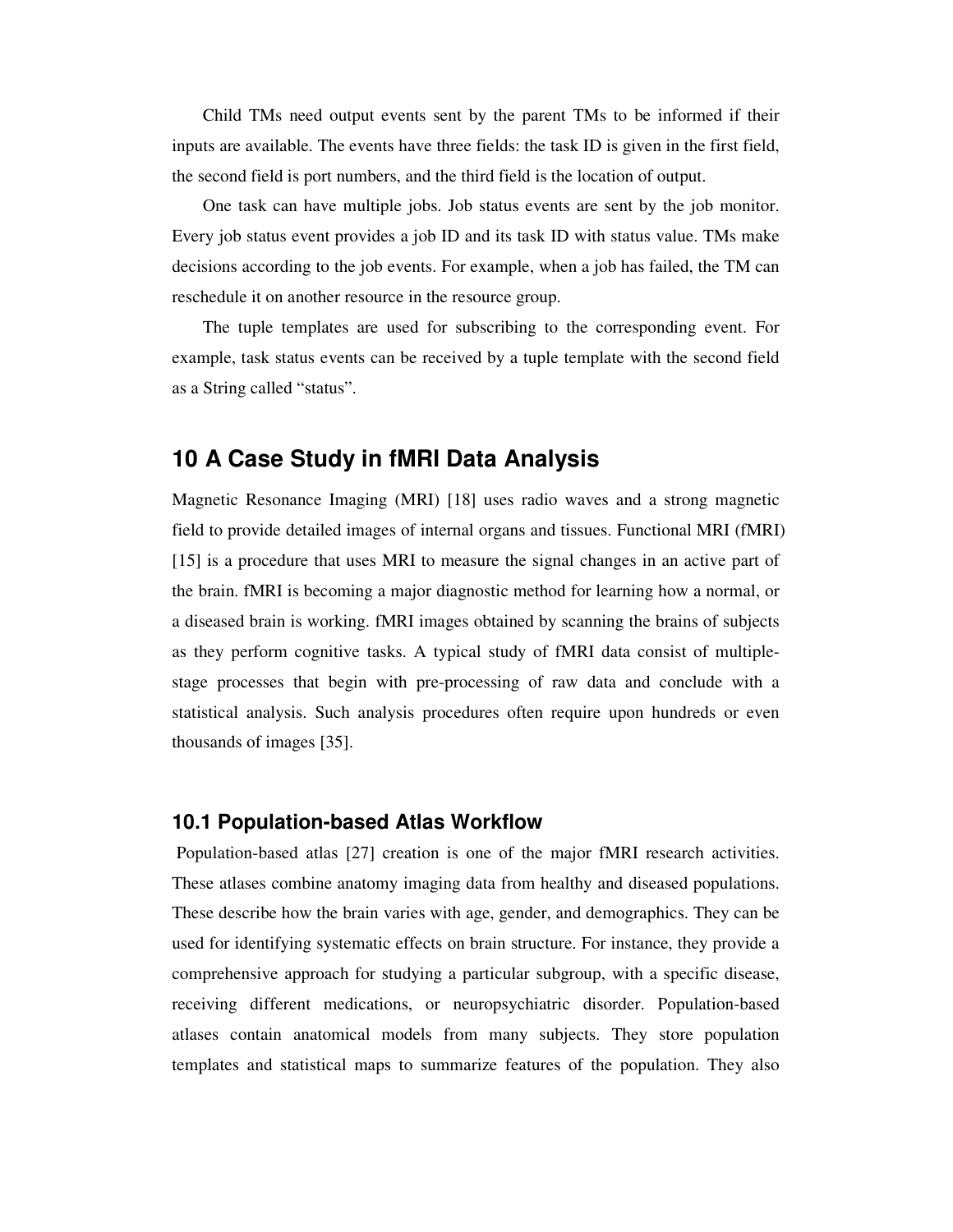average individual images together so that common features of the subgroup are reinforced.



Figure 16: Population-based atlas workflow.

Figure 16 shows a workflow that employs the Automated Image Registration (AIR) [29] and FSL [23] suite for creating population-based brain atlases from high resolution anatomical data. The stages of this workflow are follows:

- a) The inputs to the workflow are a set of brain images which are 3D brain scans of population with varying resolutions and a reference brain image. For each brain image, *align\_warp* adjusts the position and shape of each image to match the reference brain. The output of each process is a *warp parameter set* defining the spatial transformation to be performed.
- b) For each warp parameter set, *reslice* creates a new version of the original brain image according to the configuration parameters defined in the warp parameter set. The output of each reslice procedure is a resliced image.
- c) *softmean* averages all the resliced images into one single atlas image.
- d) The averaged image is sliced using *slicer* to give a 2D atlas along a plane in three dimension (x, y and z), taken through the centre of the 3D image. The output is an atlas data set.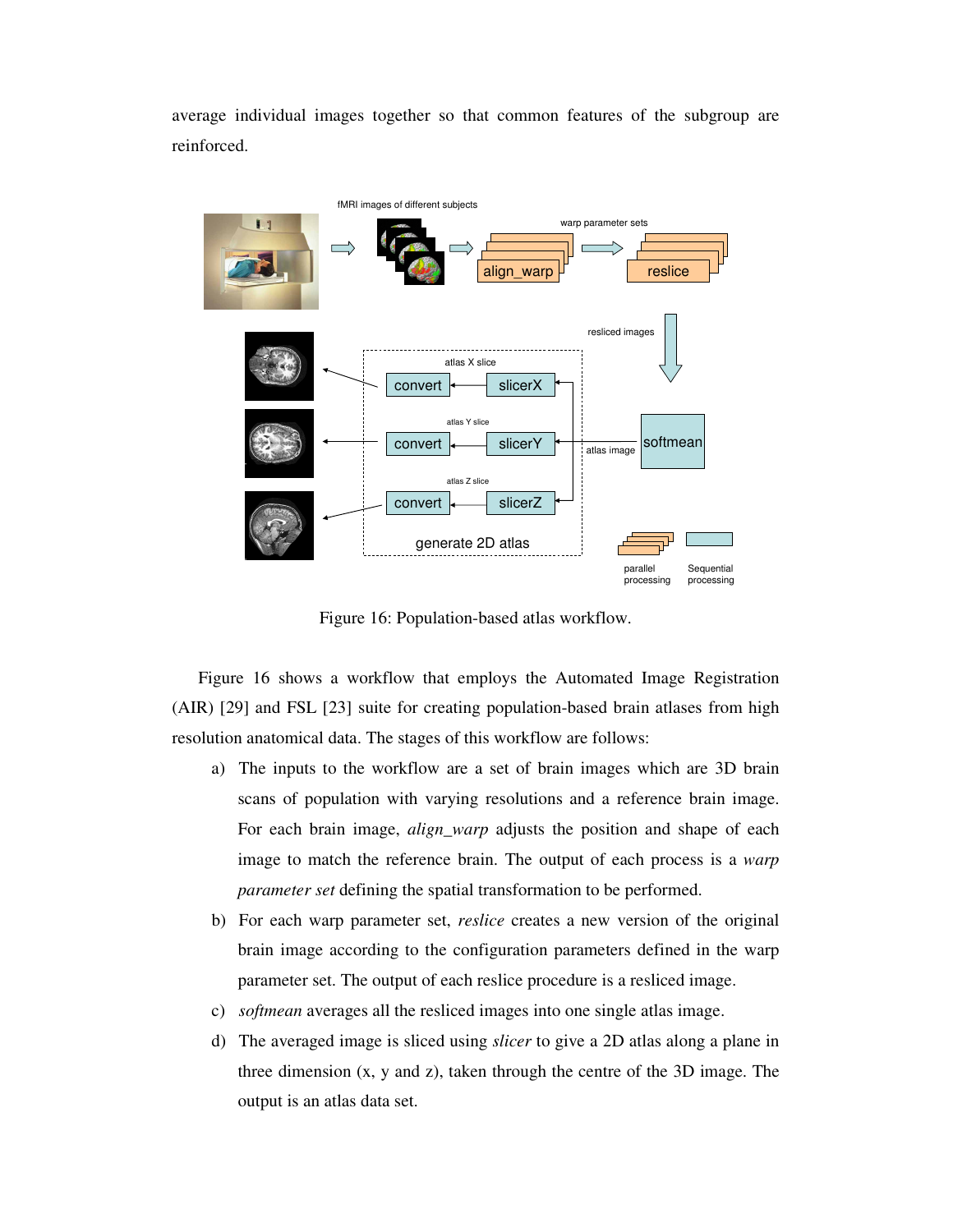e) Finally, each atlas data set is converted into a graphical atlas image using *convert*.

## **10.2 Experiment**

| <b>Node / Details</b>        | <b>Applications</b>          | <b>Location</b>                                    |  |
|------------------------------|------------------------------|----------------------------------------------------|--|
| Manjra.cs.mu.oz.au           | <b>AIR</b><br>FSL<br>Convert | University of Melbourne,<br>Australia              |  |
| vgtest.vpac.org              | AIR.                         | VPAC, Australia                                    |  |
| Vgdev.vpac.org               | AIR.                         | VPAC, Australia                                    |  |
| Brecca-1.vpac.org            | <b>AIR</b>                   | VPAC, Australia                                    |  |
| Brecca-2.vpac.org            | AIR.                         | VPAC, Australia                                    |  |
| karwendel.dps.uibk.ac.at     | FSL                          | University of Innsbruck,<br>Austria                |  |
| uuuu.maekawa.is.uec.ac.jp    | FSL                          | University of Electro-<br>Communications,<br>Japan |  |
| walkure.maekawa.is.uec.ac.jp | FSL.                         | University of Electro-<br>Communications,<br>Japan |  |

Table 2: Applications configuration of Grid sites.

\* AIR package includes software for executing the task

| <b>Node / Details</b>        | <b>CPU</b><br>$(type/\#/GHz)$ | <b>Middleware</b> |
|------------------------------|-------------------------------|-------------------|
| manjra.cs.mu.oz.au           | 4/Intel Xeon/2.00GHz          | SSH/GT2           |
| vgtest.vpac.org              | 1/Intel Xeon/3.20GHz          | SSH/GT4           |
| ngdev.vpac.org               | $1$ /Intel Xeon/3.20GHz       | SSH/GT4           |
| brecca-1.vpac.org            | Intel $Xeon/4/2.80GHz$        | <b>SSH</b>        |
| brecca-2.vpac.org            | 4/Intel Xeon/2.80GHz          | <b>SSH</b>        |
| karwendel.dps.uibk.ac.at     | 2/AMD Opteron 880/2.39 GHz    | <b>SSH/SGE</b>    |
| uuuu.maekawa.is.uec.ac.jp    | $1$ /Intel Xeon/2.80 GHz      | SSH/GT4           |
| Walkure.maekawa.is.uec.ac.jp | $1$ /Intel Xeon/2.80 GHz      | SSH/GT4           |

Table 3: Resource attributes.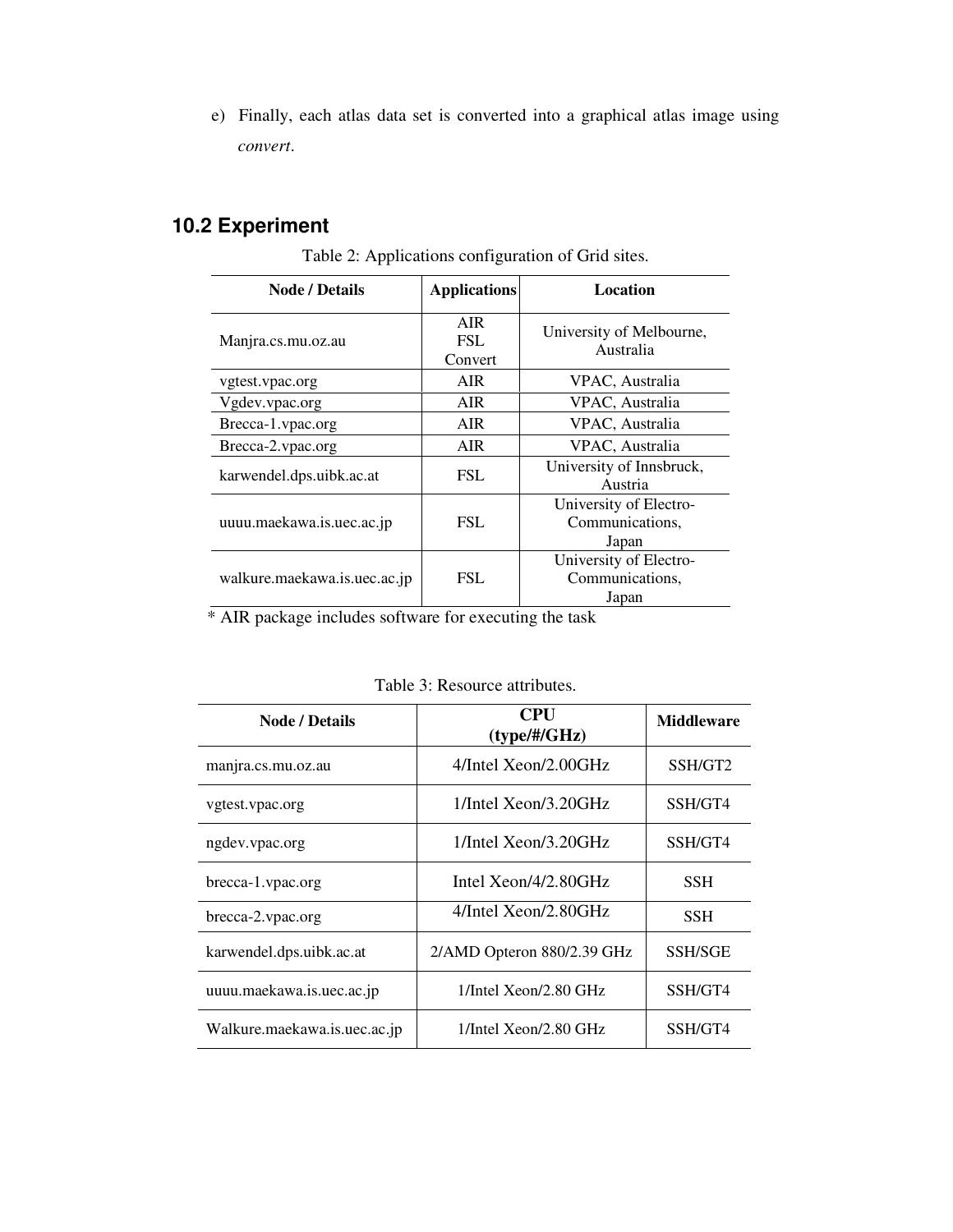The experiment was conducted using the testbed provided by the University of Melbourne (Australia), Victorian Partnership for Advanced Computing (VPAC) (Australia), University of Electro-Communications (Japan), and University of Innsbruck (Austria). The configuration of all resources is listed in Table 2 and Table 3. Table 2 shows the application software available on every resource. All application software cannot be installed on every resource, due to their varied capability and administration policy. The AIR application required for executing procedure *align\_warp*, *reslice* and *softmean* is installed on the sites of VPAC and the University of Melbourne, while the FSL application required for executing procedure *slicer* is installed on other sites. The Convert application required to execute procedure *convert* is only available on the site of the University of Melbourne. Table 3 shows processor cabability and supporting middleware of each resource.

In the first experiment, the impact of the number of Grid sites is investigated for the various numbers of subjects. Figure 17 shows the total execution times using 1-5 Grid sites for generating atlas of 25, 50 and 100 subjects. The size of image file associated with each subject is around 16 to 22 MB. We can see that the total execution time increases as the number of subjects increases. Additionally, the larger the number of Grid sites, the faster execution time is achieved. For example, the total execution time of generating an atlas of 100 subjects using one Grid node is 95 minutes; however, it only takes 45 minutes using five Grid nodes. The speedup rate is over 50%. It shows the performance of conducting fMRI data analysis can be significantly improved by using the Grid.

Figure 18 shows the execution progress for processing 50 subjects. At the beginning of the workflow execution, 50 *align\_warp* jobs are generated for the first step, and each job processes one subject image. Once a job in the step one is completed, the task manager of the step two is notified by the output event of this job. It then generates a new *reslice* job of the step two. Therefore, the number of waiting jobs does not continuesly decrease when *align\_warp* jobs are completed. In Figure 18, we can obverse that the number of waiting jobs is remained around 50 until the 50 jobs of the step one are completed. All the results of the step two are processed once by the *softmean* task, and the completion of *softmean* generates three *slicer* jobs to produce 2D images along three dimensions. Therefore, there is only small number of waiting jobs after 600 seconds.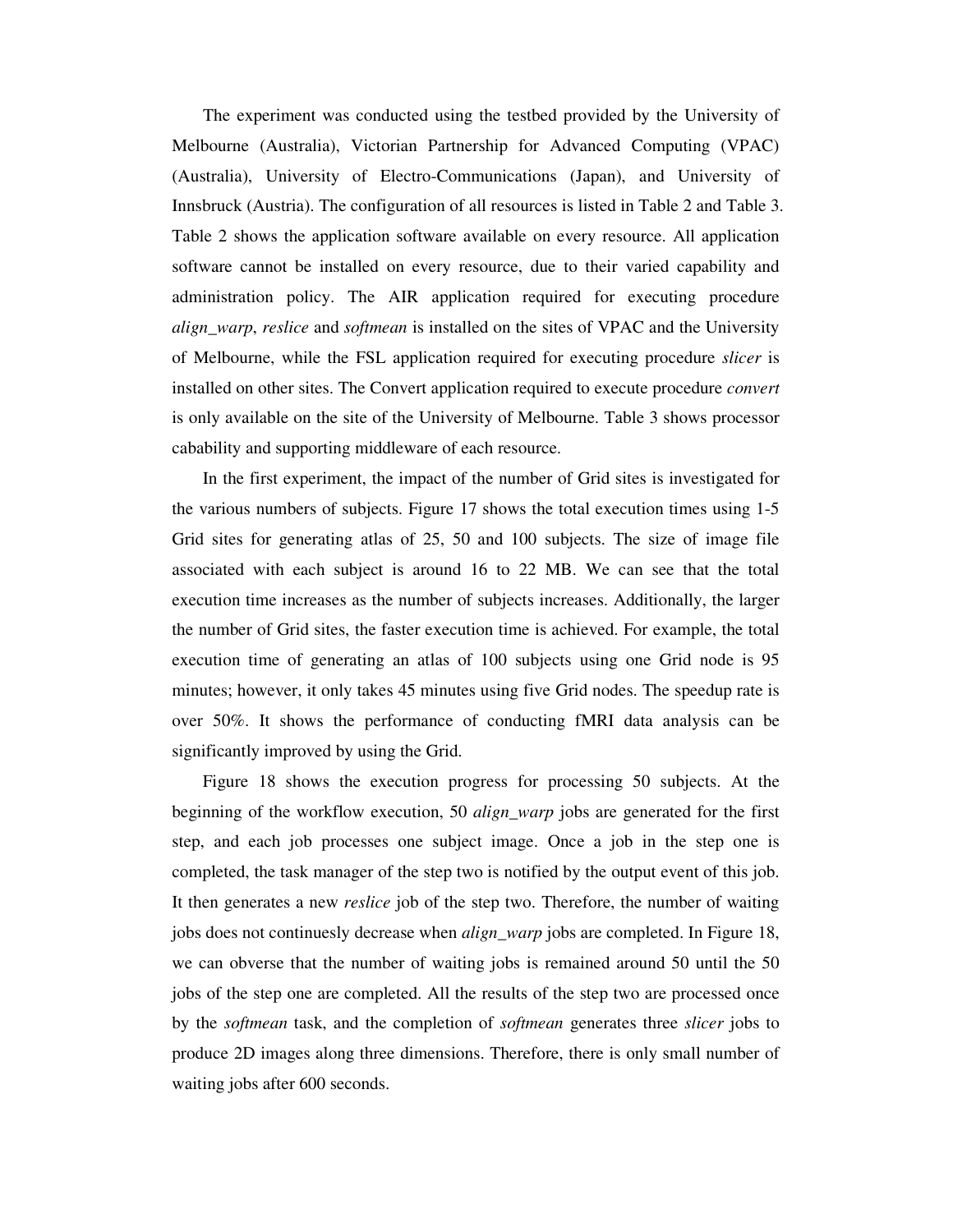

Figure 17: Total execution times of processing 25, 50 and 100 subjects over various Grid sites.



Figure 18: Execution progress for processing 50 subjects.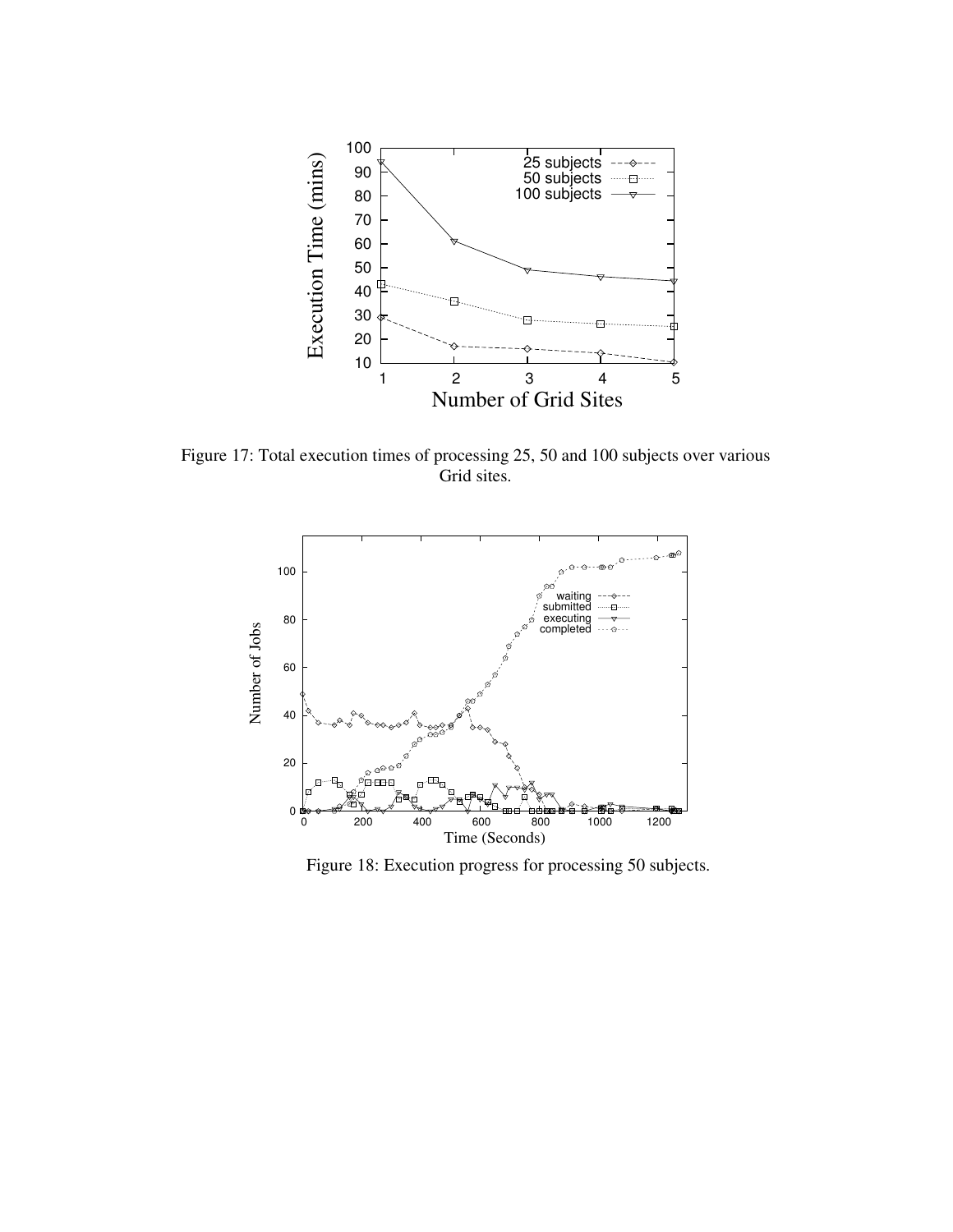

Figure 19: Execution tasks for processing 50 subjects.

Figure 19 shows the number of jobs of each task running over the execution. Available jobs of the step one and step two can be executed in parallel. However, the jobs of the step one have a higher priority than those of the step two, when they are compete for resources. As we can obverse the most execution jobs during 0-580 seconds are produced by *alignWarp* and only a few of the jobs of *reslice* were executed.

| Task       | <b>Start Time</b><br>(min) | <b>End Time</b><br>(min) | <b>Duration</b><br>(min) |
|------------|----------------------------|--------------------------|--------------------------|
| align_warp |                            | 22.82                    | 22.82                    |
| reslice    | 2.65                       | 28.50                    | 25.85                    |
| softmean   | 28.92                      | 43.08                    | 14.17                    |
| sliceX     | 43.1                       | 44.1                     |                          |
| sliceY     | 43.1                       | 44.13                    | 1.03                     |
| sliceZ     | 43.1                       | 44.07                    | 0.97                     |
| convertX   | 44.4                       | 44.72                    | 0.32                     |
| convertY   | 44.42                      | 44.75                    | 0.33                     |
| convertZ   | 44.07                      | 44.43                    | 0.37                     |

Table 4: Detailed execution times of the tasks for processing 100 subjects.

Table 4 shows the start and end time for each task in the workflow for 100 subjects. The start time we measured is the time when the stage-in of input data to the remote resource is started and the end time is the completion time of a task. As we can see from Figure 16, there are multiple sub-tasks in task *align\_wrap* and *reslice*. The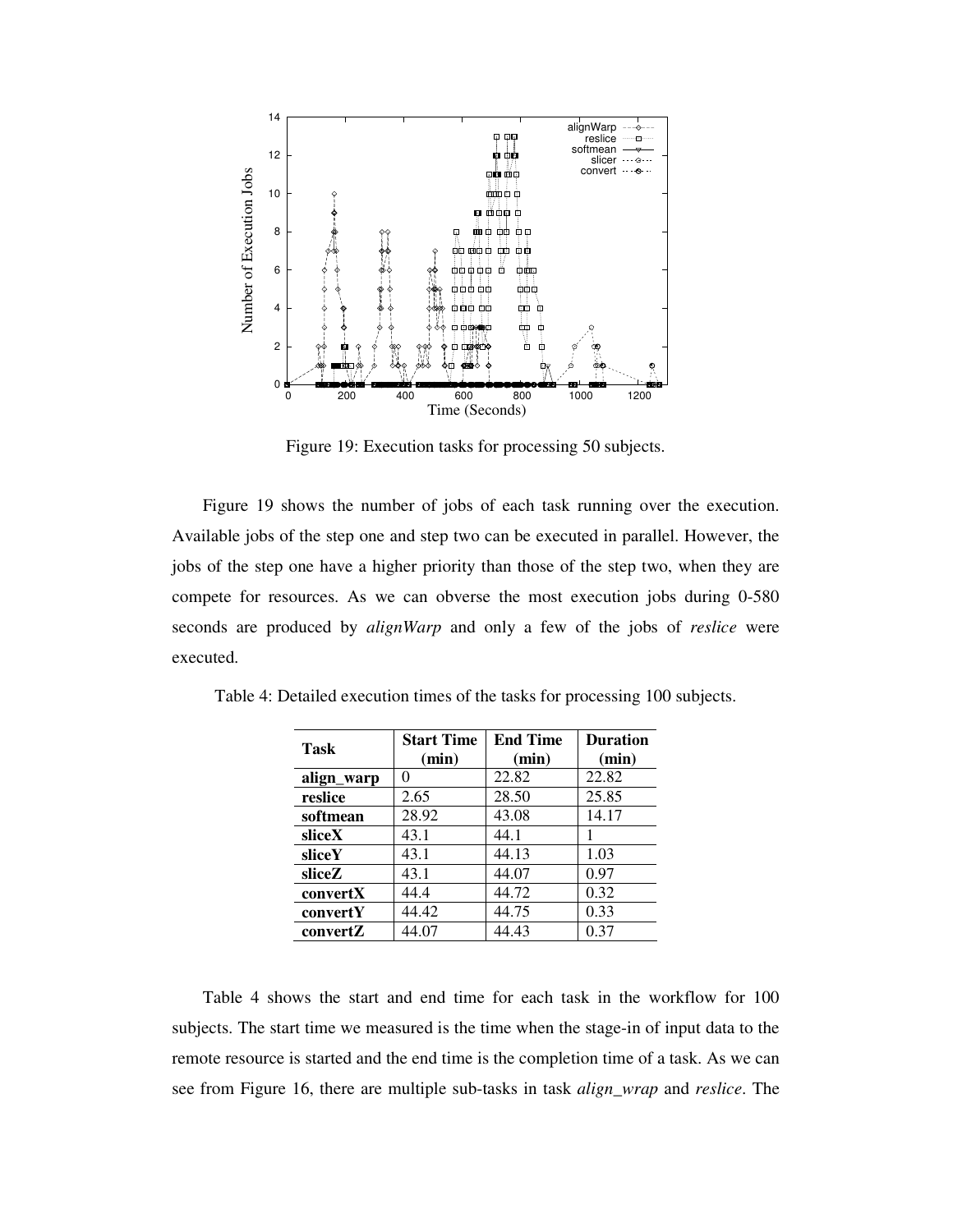task *reslice* process was started after *align\_wrap* process, once an output produced by a sub-task of *align\_wrap* was available. However, the task *softmean* is started to process after all sub-tasks of align\_wrap have been comeleted, because it requires all results produced by the sub-task of *align\_wrap* to generate a mean image. Theoretically, after task *softmean* finishes, its child tasks should be submitted immediately, however, there are some time intervals between the parent tasks' end time and child tasks' start time. That gap can be attributed to the overhead of running WFEE, including time involved in processing event notifications, resource discovery and remote resource submission. However, compared to the running time of tasks, this gap is insignificant and less than 2%.

### **11. Related Work**

The workflow engine presented in this chapter is an independent workflow execution system and takes advantage of various middleware services such as security, Grid resource access, file movement and replica management services provided by the Globus middleware [10][12], and multiple middleware dispatchers provided by the Gridbus Broker.

Many efforts toward grid workflow management have been made. DAGMan [26] was developed to schedule jobs to the Condor system in an order represented by a DAG and to process them. With the integration of Chimera [11], Pegasus [7] map and execute complex workflows based on full-ahead-planning. In Pegasus, a workflow can be generated from metadata description of the desired data product using AIbased planning technologies. The Taverna project [20] has developed a tool for the composition and enactment of bioinformatics workflow for the life science community. The tool provides a graphical user interface for the composition of workflows. Other workflow projects in the Grid context include UNICORE [21], ICENI [19], Karajan [17], Triana [24] and ASKLON [9].

Compared with the work listed above, the workflow engine provides a decentralized scheduling system by using tuple spaces model, which facilitates deployment of different scheduling strategies to each task. It also enables resources to be discovered and negotiated at run-time.

A number of workflow languages [3][8][16] have been developed and most of them focus on the composition of web services. However web services are not the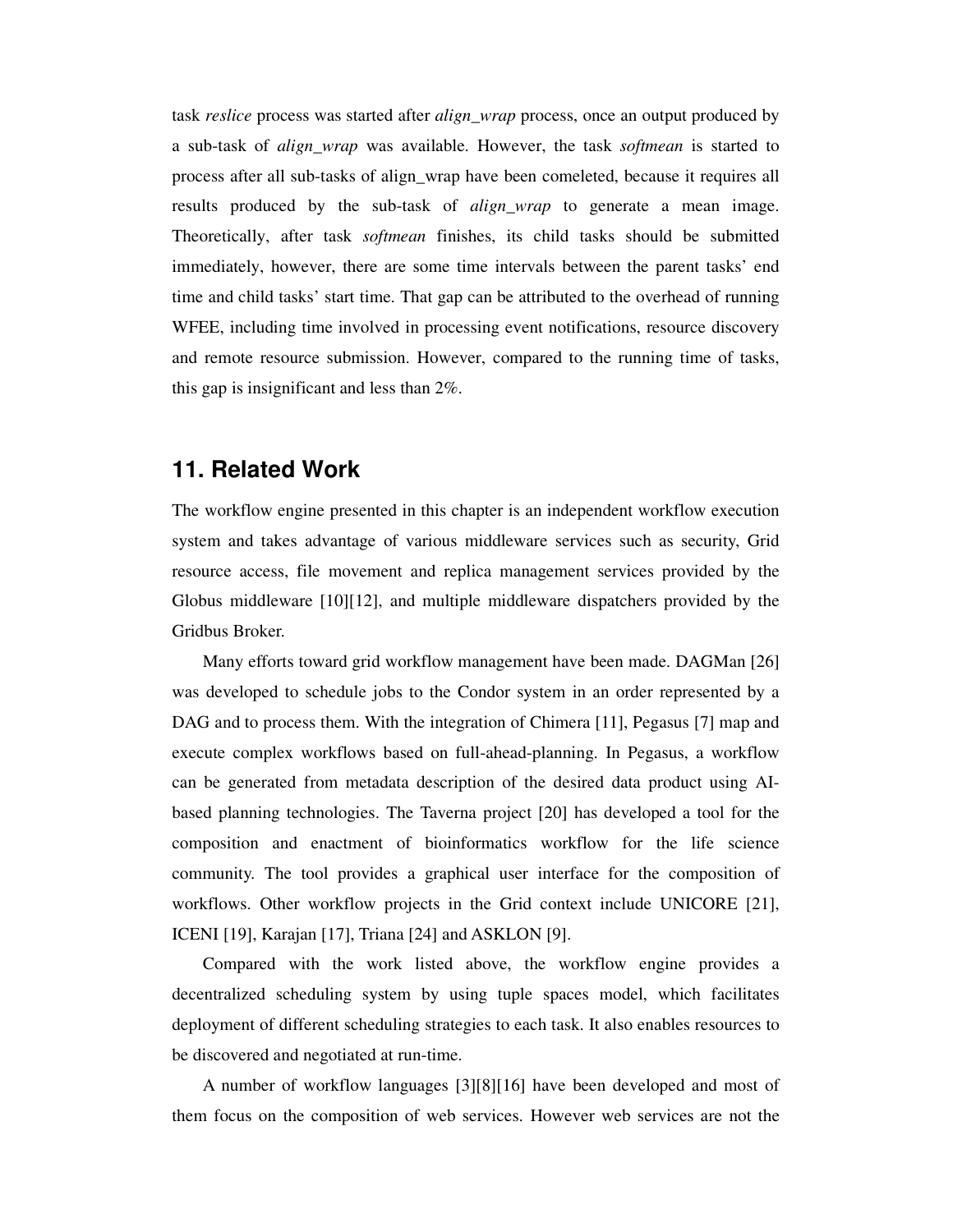standard middleware used by the majority of today's scientific domains [34]. The workflow language proposed in this chapter is middleware independent and also supports parameterization [1], which is important to scientific applications.

### **12. Summary**

In this chapter, a workflow enactment engine is introduced to facilitate composition and execution of workflows in a user-friendly manner. The engine supports different Grid middleware as well as run-time service discovery. It is capable of linking geographically distributed standalone applications and takes advantage of distributed computational resources to achieve high throughput.

The event-driven and subscription-notification mechanisms developed using the tuple spaces model make the workflow execution loosely-coupled and flexible. Supporting parameterization in the workflow language allows users to easily define a range and list of parameters for scientific experiments to generate a set of multiple parallel execution jobs. The engine has been successfully applied to an fMRI analysis application. The engine presented in this chapter facilitates users to build workflows to solve their domain problems and provides a basic infrastructure to schedule workflows in Grid environments.

## **References**

- [1] D. Abramson, J. Giddy, and L. Kotler. High Performance Parametric Modeling with Nimrod/G: Killer Application for the Global Grid?. *Proceedings of the 14th International Parallel and Distributed Processing Symposium (IPDPS 2000)*, Cancun, Mexico, IEEE CS Press, Los Alamitos, CA, USA, May 1-5, 2000.
- [2] B. Allcock, J. Bester, J. Bresnahan, A. L. Chervenak, I. Foster, C. Kesselman, S. Meder, V. Nefedova, D. Quesnal, S. Tuecke. Data Management and Transfer in High Performance Computational Grid Environments. *Parallel Computing Journal*, 28(5):749-771, May 2002.
- [3] T. Andrews, F. Curbera, H. Dholakia, Y. Goland, J. Klein, J. Klein, F. Leymann, K. Liu, D. Roller, D. Smith, S. Thatte, I. Trickovic, S. Weerawarana. Business Process Execution Language for Web Services Version 1.1, 05 May 2003, http://www-128.ibm.com/developerworks/library/ws-bpel/ [Feb 2005]
- [4] R. Buyya and S. Venugopal. The Gridbus Toolkit for Service Oriented Grid and Utility Computing: An Overview and Status Report. *Proceedings of the First IEEE International Workshop on Grid Economics and Business Models* (GECON 2004, ISBN 0-7803-8525-X, IEEE Press, New Jersey, USA), April 23, 2004, Seoul, Korea.
- [5] J. Cardoso. Stochastic Workflow Reduction Algorithm. Technical Report, LSDIS Lab, Department of Computer Science University of Georgia, 2002.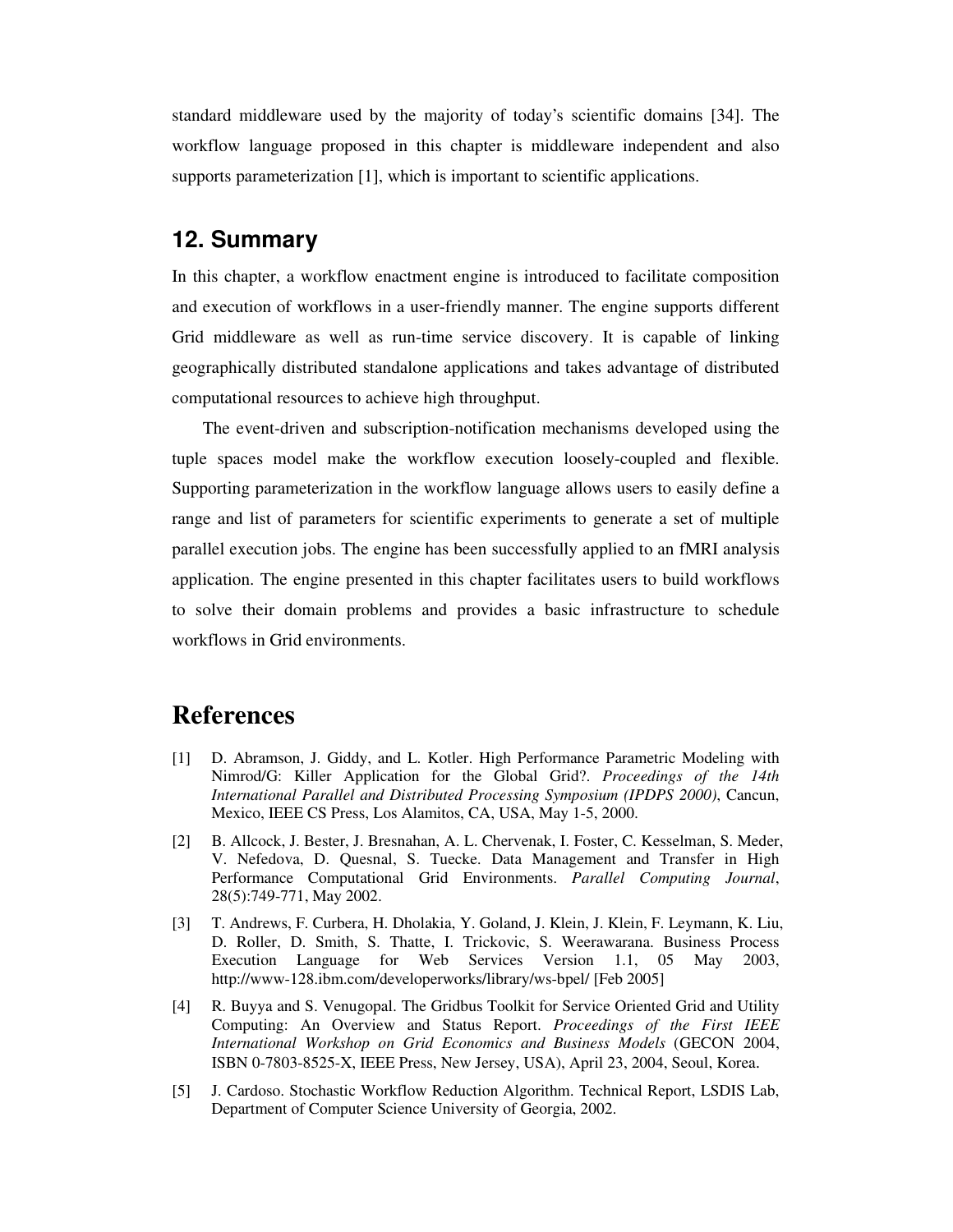- [6] N. Carriero and D. Gelernter. Linda in Context. *Communications of the ACM*, 32:444- 458, April 1989.
- [7] E. Deelman, J. Blythe, Y. Gil, C. Kesselman, G. Mehta, S. Patil, M. H. Su, K. Vahi, M. Livny. Pegasus: Mapping Scientific Workflow onto the Grid. *Proceedings of the Across Grids Conference 2004,* Nicosia, Cyprus, 2004.
- [8] T. Fahringer, S. Pllana, and A. Villazon. AGWL: Abstract Grid Workflow Language, *Proceedings of the International Conference on Computational Science, Programming Paradigms for Grids and Meta-computing Systems*. Krakow, Poland, Springer-Verlag, Heidelberg, Germany, June 2004.
- [9] T. Fahringer, A. Jugravu, S. Pllana, R. Prodan, C. S. Jr, and H. L. Truong. ASKALON: a tool set for cluster and Grid computing. *Concurrency and Computation: Practice and Experience*, 17:143-169, Wiley InterScience, 2005.
- [10] I. Foster and C. Kesselman, Globus: A Metacomputing Infrastructure Toolkit, *International Journal of Supercomputer Applications*, 11:115-128, 1997.
- [11] I. Foster, J. Vöckler, M. Wilde, Y. Zhao. Chimera: A Virtural Data System for Representing, Querying, and Automating Data Derivation. *Proceedings of the 14th International Conference on Scientific and Statistical Database Management (SSDBM)*, Edinburgh, Scotland, UK, July 24-26, 2002.
- [12] I. Foster. Globus Toolkit Version 4: Software for Service-Oriented Systems. *IFIP Internatiaonl Conference on Network and Parallel Computing*, 2006.
- [13] D. Hollinsworth. The Workflow Reference Model, Workflow Management Coalition, TC00-1003, 1994.
- [14] JDOM. http://www.jdom.org [December 2004]
- [15] J. Van Horn. Online Availability of fMRI Results Images, *Journal of Cognitive Neuroscience*, 15(6):769-770, 2003.
- [16] S. Krishnan, P. Wagstrom, and G. v. Laszewski. GSFL: A Workflow Framework for Grid Services, Argonne National Laboratory, Technical Report Preprint ANL/MCS-P980-0802, Aug 2002.
- [17] G. von Laszewski, M. Hategan. Java CoG Kit Karajan/GridAnt Workflow Guide. Technical Report, Argonne National Laboratory, Argonne, IL, USA, 2005.
- [18] J. Mattson and M. Simon. The Pioneers of NMR and Magnetic Resonance in Medicine: The Story of MRI. Jericho & New York: Bar-Ilan University Press, 1996.
- [19] S. McGough, L. Young, A. Afzal, S. Newhouse, and J. Darlington. Workflow Enactment in ICENI. *Proceedings of the UK e-Science All Hands Meeting*, Nottingham, UK, IOP Publishing Ltd, Bristol, UK, Sep. 2004; 894-900.
- [20] T. Oinn, M. Addis, J. Ferris, D. Marvin, M. Senger, M. Greenwood, T. Carver and K. Glover, M.R. Pocock, A. Wipat, and P. Li. Taverna: a tool for the composition and enactment of bioinformatics workflows. *Bioinformatics*, 20(17):3045-3054, Oxford University Press, London, UK, 2004.
- [21] M. Romberg, The UNICORE Architecture Seamless Access to Distributed Resources, *Proceedings of the 8th IEEE International Symposium on High Performance Computing*, Redondo Beach, CA, USA, 1999, pp. 287-293.
- [22] D P. Spooner, J. Cao, S. A. Jarvis, L. He, and G. R. Nudd. Performance-aware Workflow Management for Grid Computing. *The Computer Journal*, Oxford University Press, London, UK, 2004.
- [23] S. Smith, P. Bannister, C. Beckmann, M. Brady, S. Clare, D. Flitney, P. Hansen, M. Jenkinson, D. Leibovici, B. Ripley, M Woolrich, and Y. Zhang. FSL: New tools for